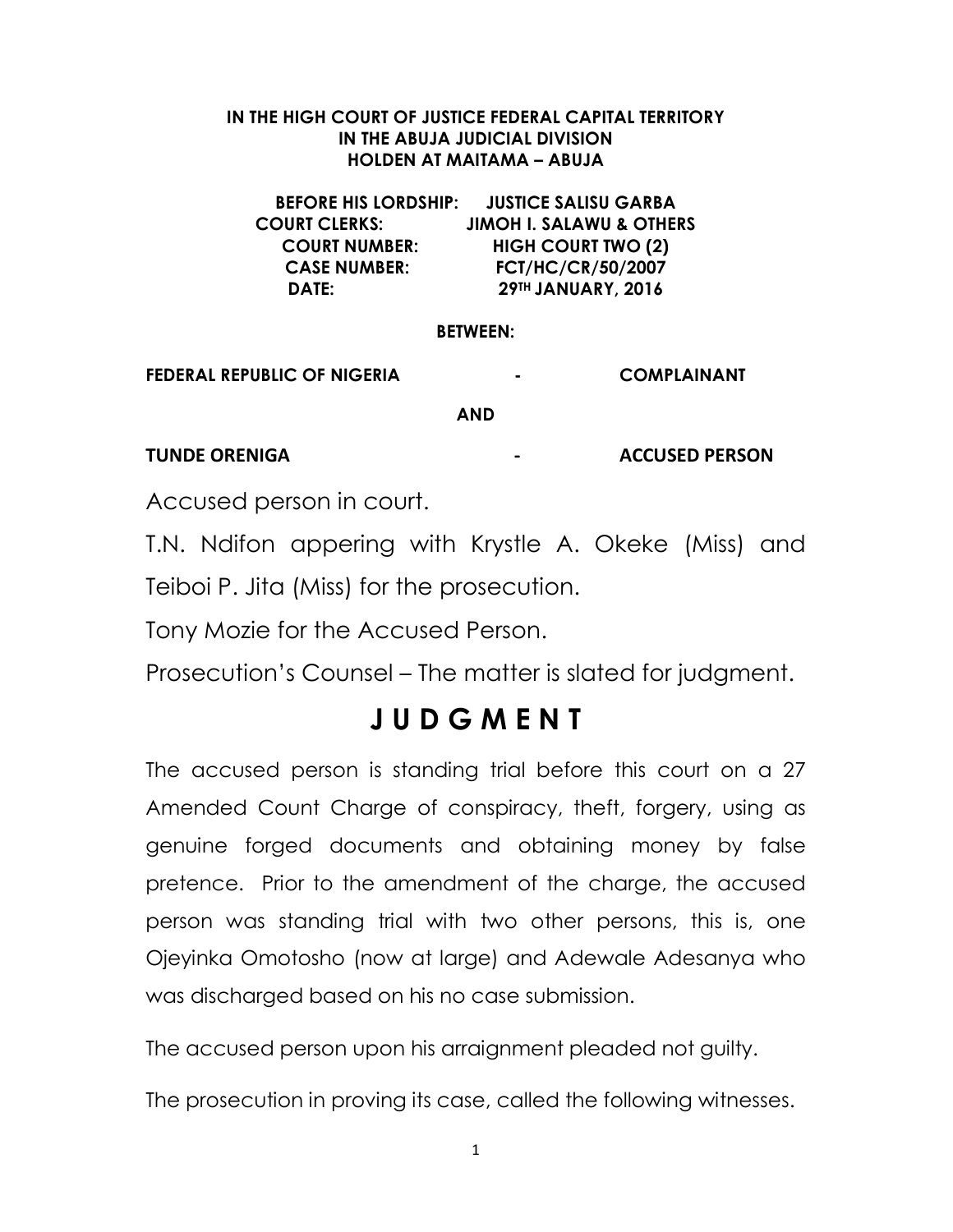Bolanle Ogunbanjo testified as PW1. In his evidence-in-chief, he stated that on the 8/3/06 the accused person came to the Bank with a cheque and he followed the normal process; he paid the accused the sum of N260,000.00.

On 9/3/06, the accused brought another cheque of N350,000.00 with a confirmation letter, he also paid him accordingly.

On 17/3/06 the accused yet again came with another cheque of N750,000.00 without a confirmation letter, he asked him to go for the confirmation letter, the accused left and later came back with the confirmation letter and he was paid accordingly.

PW1 stated further that some months after the bank called his attention that he paid some cheques that were fraudulent. The PW1 informed the manager that it was Adewale Adesanya, a staff of the bank that introduced the accused person to him. When Adewale Adesanya was confronted, he told the manager that he knows the accused person. The United Bank for Africa cheque No. 10814007 dated 6/3/06 was admitted as Exhibit A. The cheque No. 10814009 dated 7/3/06 was also admitted as Exhibit B; while Cheque No. 10814012 dated 17/03/06 was admitted as Exhibit C.

The PW1 further stated that the account involved belongs to somebody else. The confirmation letter dated 6/3/06, 7/3/06 and 17/3/06 were admitted in evidence as Exhibit D, E and F respectively.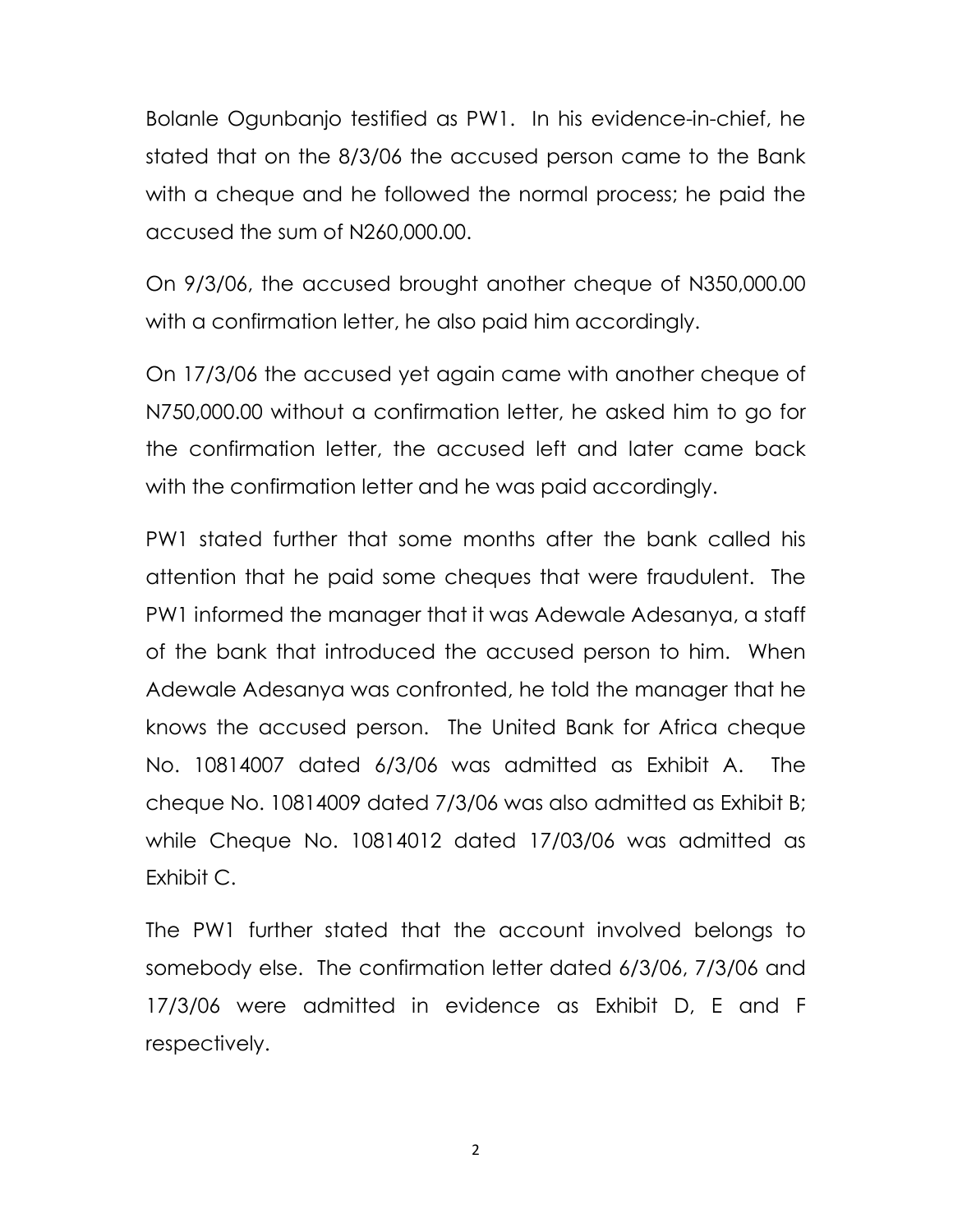Under cross-examination, the PW1 stated that all the payments he made to the accused person followed due process; that whatever was presented by the accused was what was meant to be presented.

No re-examination, PW1 was discharged.

Peace Odenuga testified as PW2. In her evidence-in-chief, she stated that her schedule of duties is to pay customers and received cash deposit.

On 4/3/06 she paid a cheque of N90,000.00 to the accused person; that the accused came to bank as other customers and presented a cheque of one Mohammed Abubakar with Account No. 1142010001760. She stated that she followed all known procedure before she paid the sum on the cheque to the accused person.

PW2 further stated that on 27/10/06, she was called by her supervisor that she paid a fraudster a cheque of N90,000.00 and that it was not the account holder that issued the cheque. She was taken to EFCC to write a statement. The cheque of United Bank for Africa No. 10814006 dated 3/03/06 was admitted as Exhibit G.

Under cross-examination, PW2 stated that before 4/3/06 she had never met the accused person and that none of the steps she took in paying the cheque was wrong. When she made the payment, she did not know whether it is fraudulent or not.

No re-examination, PW2 was discharged.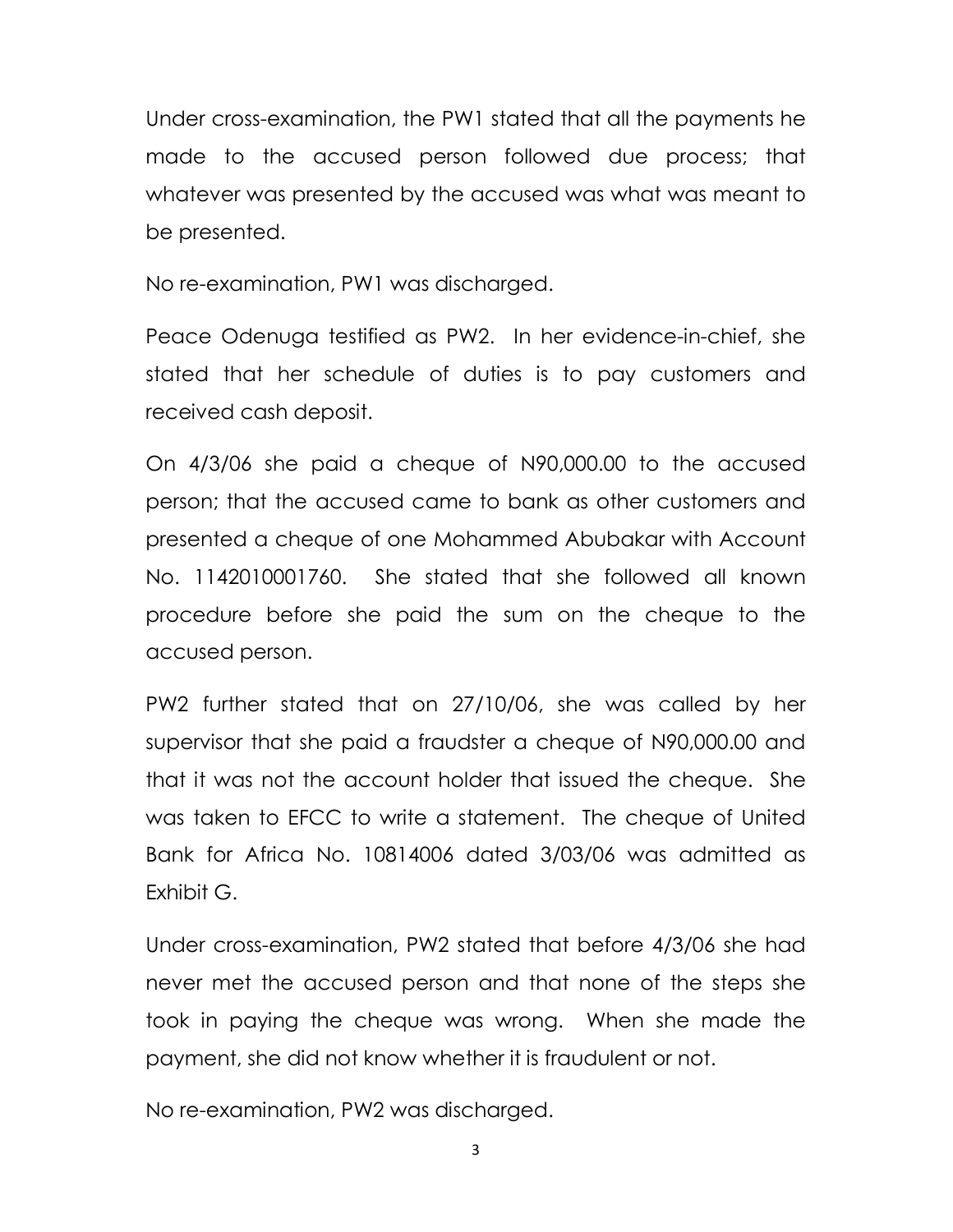The PW3 is one Yusuf Dauda. In his evidence-in-chief, he stated that he works with the EFCC; that there was a petition written by the United Bank for Africa against the accused person. He was instructed to source out the suspects and on the 2/11/06 the accused person was arrested.

The accused was taken to the EFCC's Office where he made a statement after following due procedures.

On 3/11/06 the accused person also made two additional statements. The 3 statements of the accused person dated  $2/11/06$  and  $3/11/06$  were admitted as Exhibits H, H<sup>1</sup> and H<sup>2</sup> respectively.

PW3 further stated that the 2nd accused person (now at large) was arrested on 3/11/09. The 2<sup>nd</sup> accused also made statements. The 2 statements of the 2nd accused dated 3/11/06 and 22/11/06 are admitted in evidence as Exhibit 1 and 11 respectively.

No cross-examination, PW3 was accordingly discharged.

Lazarus Eke testified as PW4. In his testimony-in-chief, he stated that he was in court to give evidence in respect of a case reported to the EFCC by the United Bank for Africa Plc via a petition that borders on fraud and stealing from a disclosed account of the United Bank for Africa.

PW4 stated that in the course of investigation, it was discovered that the account the money was stolen from belong to one Alhaji Mohammed Abubakar and some Millions of Naira were withdrawn from the said account without the consent of the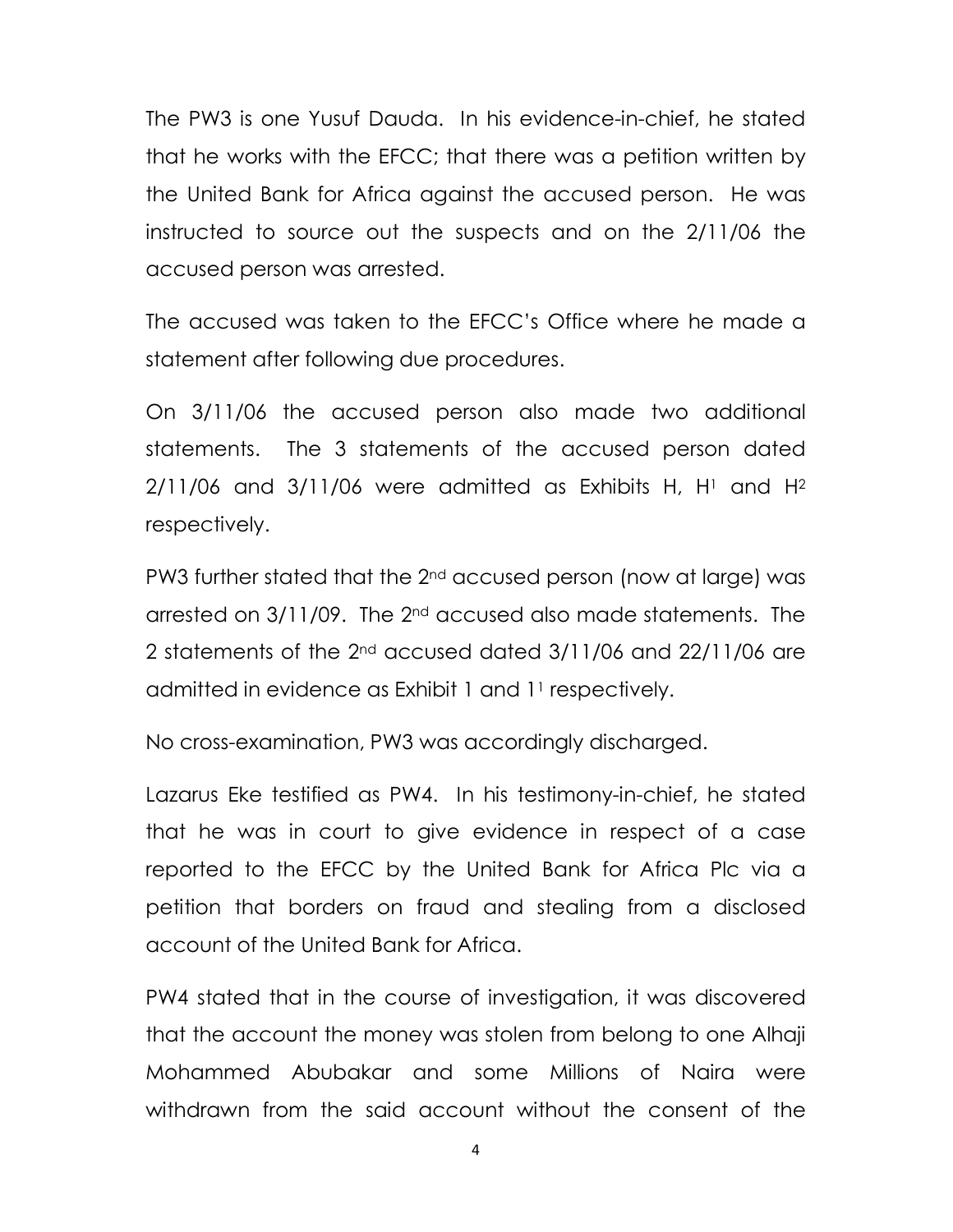account owner; the said Mohammed Abubakar made some statement that some millions of Naira were withdrawn from his account without his consent. Information reveals that it was the accused person that made the withdrawals. The accused person was arrested and he volunteered additional statements. The 2 additional statements of the accused person where admitted in evidence as Exhibits K and L respectively.

The witness further stated that following the confessional statement of the accused person that he did not do the fraud alone but with the 2nd accused person (now at large). That the 2<sup>nd</sup> accused person will write the name of the 1st accused person as beneficiary and signed the cheque purporting to be the rightful owner of the account. The 2<sup>nd</sup> accused person will then minute letter of identification, identifying the 1<sup>st</sup> accused person authorizing the bank to pay the cheques to the  $1<sup>st</sup>$  accused person.

Based on this information, the 2<sup>nd</sup> accused person was arrested and he volunteered statement under words of caution. The additional statement of the 2nd accused person dated 9/11/06 was admitted as Exhibit M.

PW4 further stated that on the cause of investigation, they requested from the Bank the copies of the cheques and letter of identification written by the 2<sup>nd</sup> accused person; the cheques were shown to the accused person.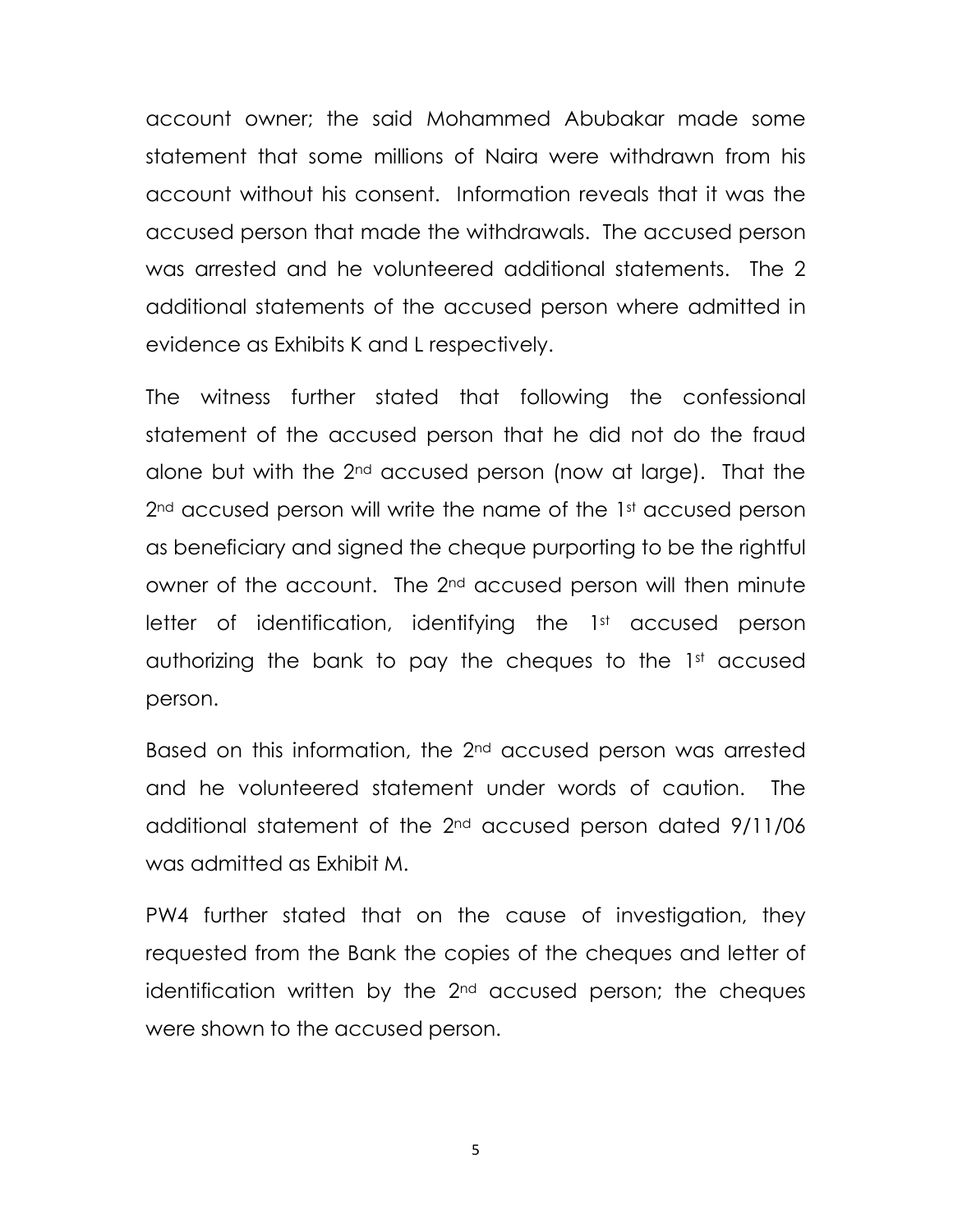The witness stated that through the investigation it was discovered that about N1.4 Million was withdrawn from the account by the accused person without the consent of Mohammed Abubakar.

Under cross-examination, PW4 stated that they investigated all the people alleged to have participated in the crime and took statements from the accused persons.

PW4 stated that he saw the cheques involved in the case; the cheques were issued by the accused persons and the 1st accused withdrew the money from the complainant's account.

No re-examination, PW4 was discharged.

Ejeh Ochechi testified as PW5. In his evidence-in-chief, he stated that he works with the EFCC as an Investigator; that sometime in October 2006 the management of United Bank for Africa reported a case of alleged fraud to the EFCC. The Bank alleged that the account of one Mohammed Abubakar was debited to the tune of N2,605,000.00. The Bank alleged that the 1st accused person acting with one Yinka Omotosho and other persons at large defrauded the account of the said account holder.

PW5 stated that in the course of investigation, he recorded the additional statement of the accused person on 27/11/06; the said additional statement dated 27/11/06 was admitted in evidence as Exhibit N while the 2nd additional statement of the accused recorded by James Onaji on the 1st and 4th of December 2006 was admitted as Exhibits O and P respectively.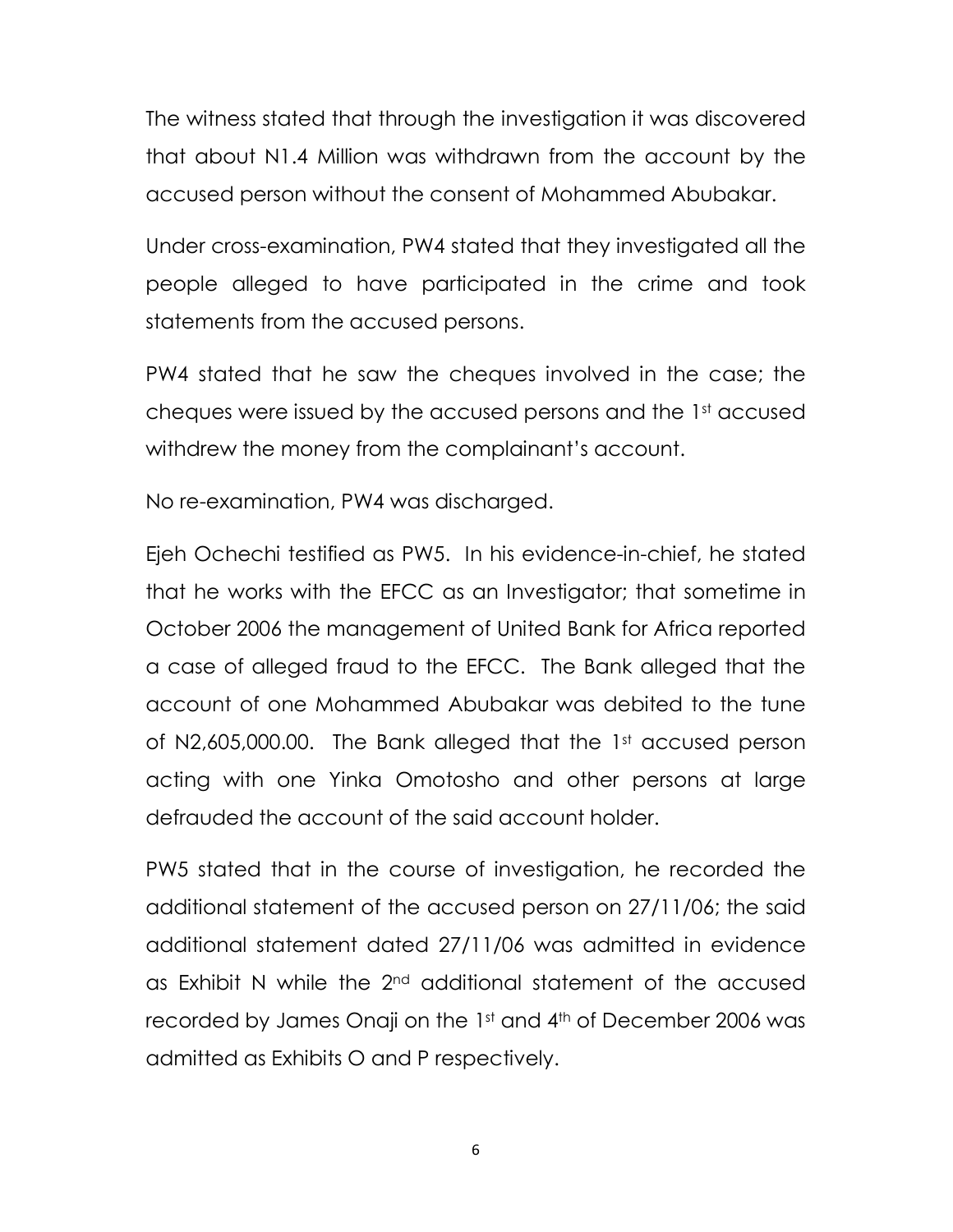It is the evidence of PW5 that in the course of investigation, he recorded the statement of Omotosho Yinka (now at large). The witness further stated that Mr. Yinka came with some money he wants to refund but he later said that the sister that was with the money had gone out. However, Mr. Yinka offered a statement as he signed the cheques and forged the account holder's signature. That he (Yinka) signed cheques with Serial Nos. 1081400006; 10814007, 10814009 and 10814012 that he issued the 4 cheques in the name of the accused person. Mr. Yinka also informed the PW5 that he forged the confirmation letters; the statement of Omotosho Yinka dated 5/12/06 was admitted as Exhibit Q.

PW5 further stated that in the course of investigation, the 4 cheques and letter of confirmation were sent along with the specimen signature and hand-writing obtained from the accused persons, Omotosho Yinka and Mohammed Abubakar to EFCC Forensic Document Examiner for the purpose of examination, comparison and report. The Document Examination and Comparison Result dated 3/5/07 was admitted as Exhibits R, S, T and T<sup>1</sup> respectively.

PW5 further stated that in the course of investigation, the accused person and Yinka Omotosho at various times refunded certain amount of monies to the EFCC claiming that same was part of what they benefitted from the transaction. The sum of N400,000.00 in different denominations was admitted as Exhibits U1, U2, U3 and U4 respectively.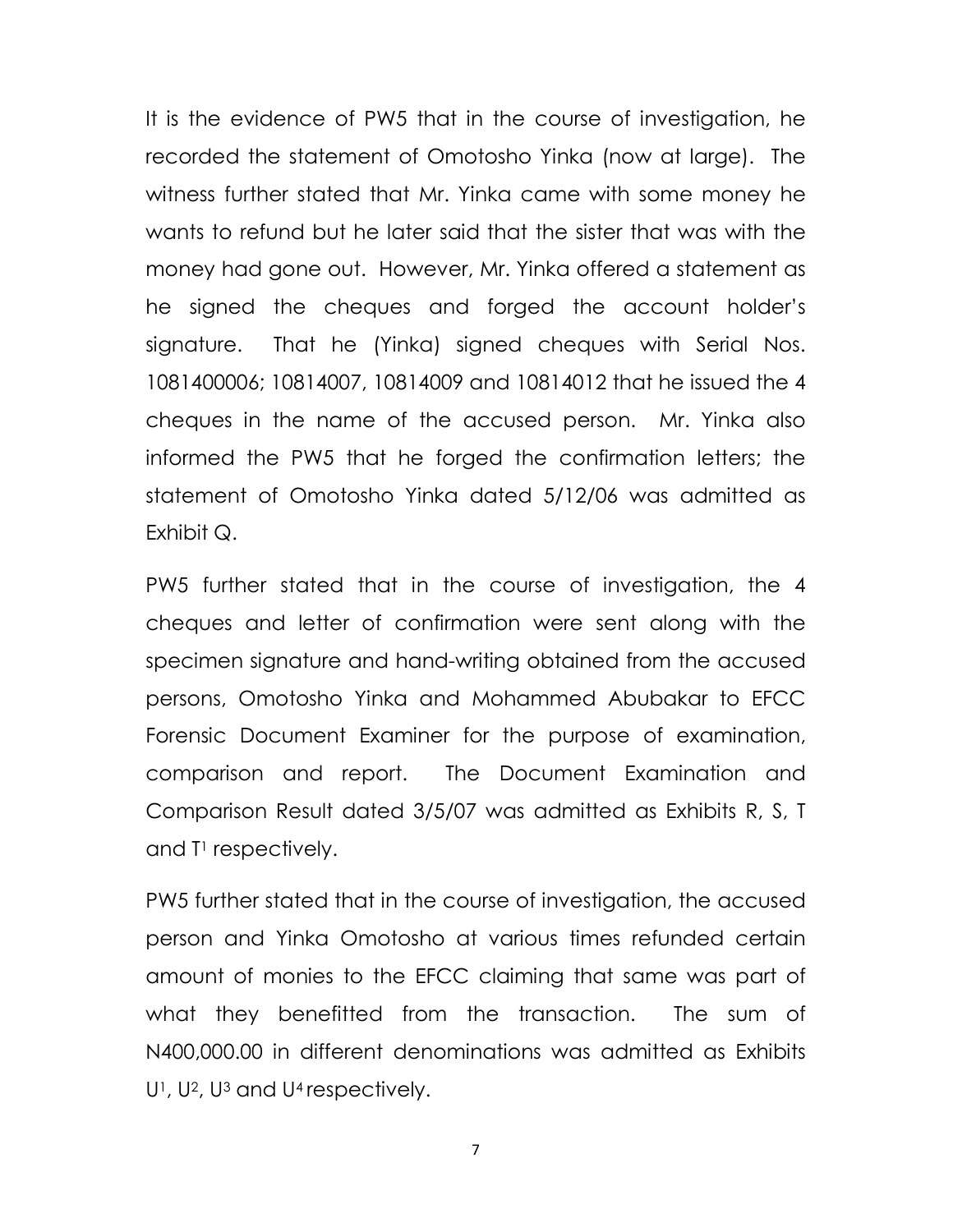PW5 also stated that the accused person is the beneficiary of the 4 cheques; that he (accused person) benefitted the sum of N537,000.00 in the course of investigation he refunded the sum of N200,000.00.

PW5 stated that the accused person conspired with Yinka Omotosho and some other persons at large to steal Exhibits A, B, C and G and he also benefitted from the proceeds of the alleged offence.

Under cross-examination, PW5 stated that in this matter, the EFCC interviewed a number of persons but cannot recollect the number. PW5 stated that he cannot remember whether they interviewed one Liman Mohammed in the course of investigation.

It is the testimony of PW5 that he arrived at the conclusion that the accused person and some other persons stole the cheque based on the facts available and the fact that the accused persons did not deny that facts.

No re-examination, PW5 was discharged and that is the case for the prosecution.

In defence of the charges against the accused person, the defence called a sole witness. The accused person himself testified as the DW1. In his evidence-in-chief, he stated that he knows Yinka Omotosho through Musbau; that Liman Mohammed is his client and he brought Yinka Omotosho to him (accused person).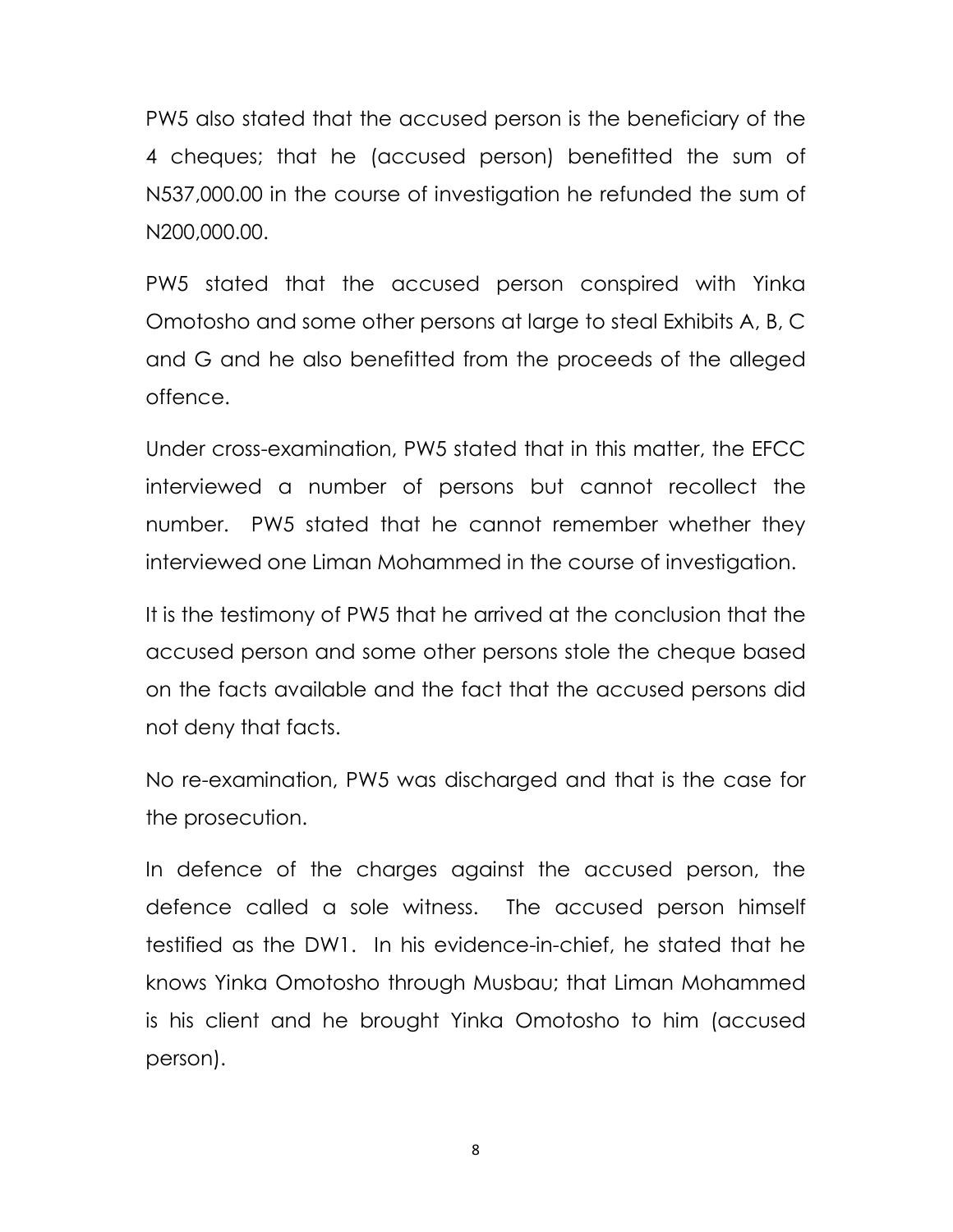DW1 further stated that in February 2001, the said Liman Mohammed came with Yinka Omotosho to him and the father of Liman Mohammed is an Assistant Director in a Government Agency and requires prices of the following printing items:

- 1. Invitation Card
- 2. Programme of Event
- 3. Banners
- 4. T-Shirt and face cap.
- 5. Memo-pad for seminar.

The accused person gave the prices to Liman Mohammed and on Friday in the last week of February, 2006 Liman Mohammed came with a write-up that the accused should make symbol for him which he did.

DW1 stated further that after few days, Liman Mohammed came with the printing job of invitation cards and he was charged N15,000.00. Liman Mohammed said the accused should hold on and that he was going to get him the money from his father. After about an hour, Liman Mohammed came with a United Bank for Africa cheque in the accused person's name and for the sum of N90,000.00. The accused stated that he cashed the cheque and Liman Mohammed collected the balance of N75,000.00 after giving him his N15,000.00. The accused identified the cheque as Exhibit G; that that was the only cheque Liman Mohammed brought to him.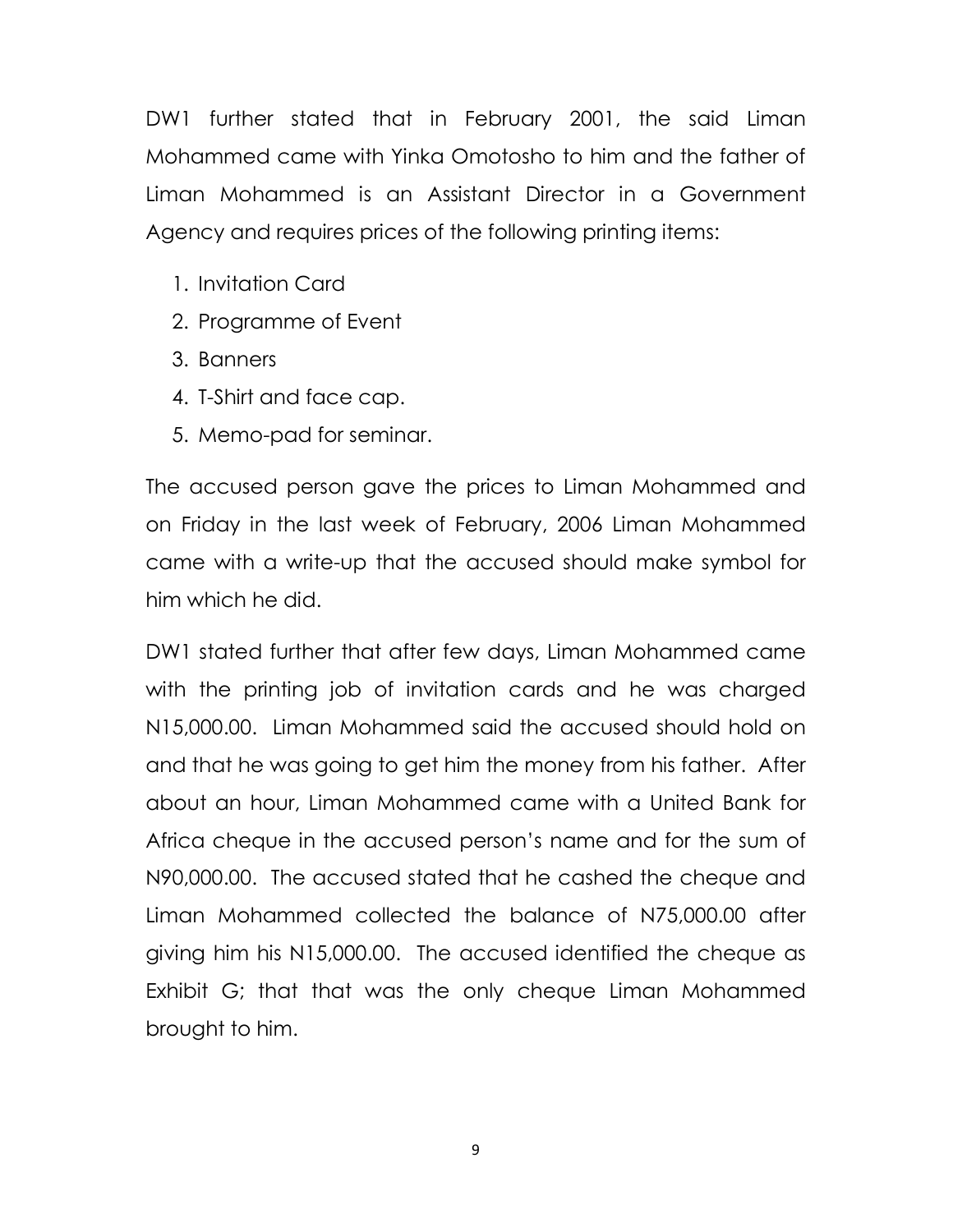The accused further stated that after this transaction, the following week Liman Mohammed came back with Yinka Omotosho to print programmes of event, memo pad and T-shirt and face cap. That he charged them a total of N485,000.00. DW1 stated that he was paid N290,000.00. The money for programme of event was paid through United Bank for Africa Cheque, the name of the accused for the sum of N350,000.00 and he cashed same, he was paid his balance out of the N350,000.00. The accused person identified the cheque as Exhibit A.

DW1 further stated that the other bill for memo pad was also paid in cheque by Mohammed Liman and Yinka Omotosho in a United Bank for Africa cheque in the name of the accused for the sum of N260,000.00. The accused identified Exhibit B as the cheque.

For the T-shirt and face cap, DW1 stated that Liman Mohammed brought the cheque alone. It is for the sum of N750,000.00. Exhibit C is the cheque while Exhibit F is the confirmation letter.

The witness also testified to the effect that his wife came to see him while in EFCC cell with the sum of N130,000.00. One S.P. Abubakar told him that if she pays the money they were not going to prosecute him and that he (the accused) should make additional statement in respect of the money.

In the course of DW1's evidence, the CTC of an F.I.R. dated 7/11/12 before Upper Area Court, Gudu was admitted as Exhibit C.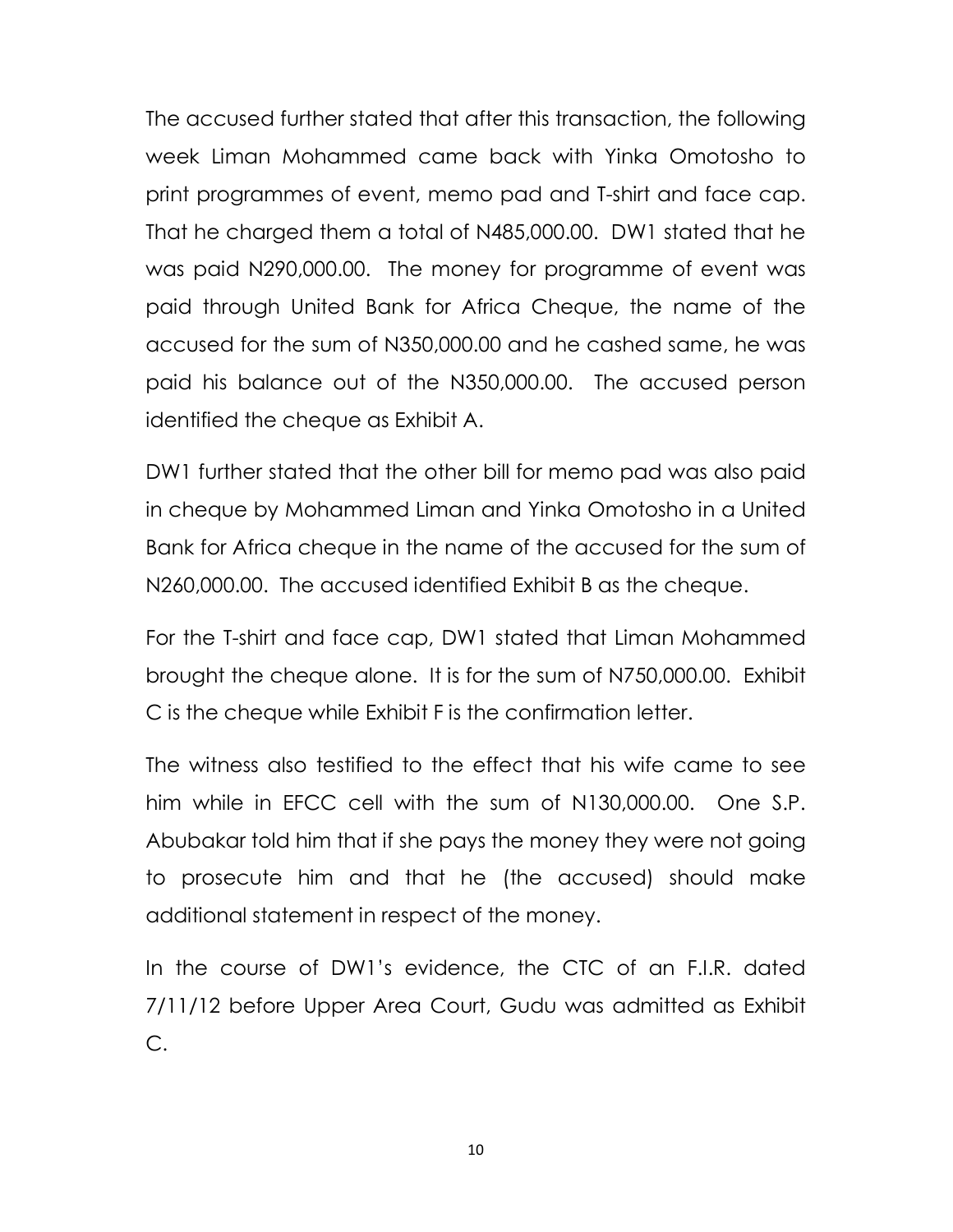Under cross-examination, DW1 stated that he is aware that he made statement to the EFCC. In his statement he told the EFCC the whole truth about the matter to the best of his knowledge.

DW1 further stated that the cheques were brought to him by one Liman Abubakar son of owner of the cheques. DW1 also admitted knowing Yinka Omotosho (who is now at large); that his wife was promised that if he pays the money he will not be charged to court. DW1 stated that he presented the 4 cheques in his name to the bank and he withdrew the value of same.

Under re-examination, DW1 stated that the statement he recorded about all that happened is not before the court. DW1 was discharged and that is the case for the defence.

The accused person's counsel filed 13-page written address dated 27/10/15 wherein counsel submitted that from the 27 count charges it shows that the entire charge are under 5 broad categories as follows:

- (a) The charges under Section 97(i) of the Penal Code Act Cap 552 LFN Abuja Count 1 and 6 (Conspiracy).
- (b) The Charges under Section 287 of Penal Code Count (2, 3, 4, 5) Theft.
- (c) The Charges under Section 366 of Penal Code Count 12, 14, 18, 20, 27 (Forgery).
- (d) The Charges under Section 364 of Penal Code (Forgery) Count 7, 8, 9, 10, 11, 13, 15, 16, 17, 19 and 21.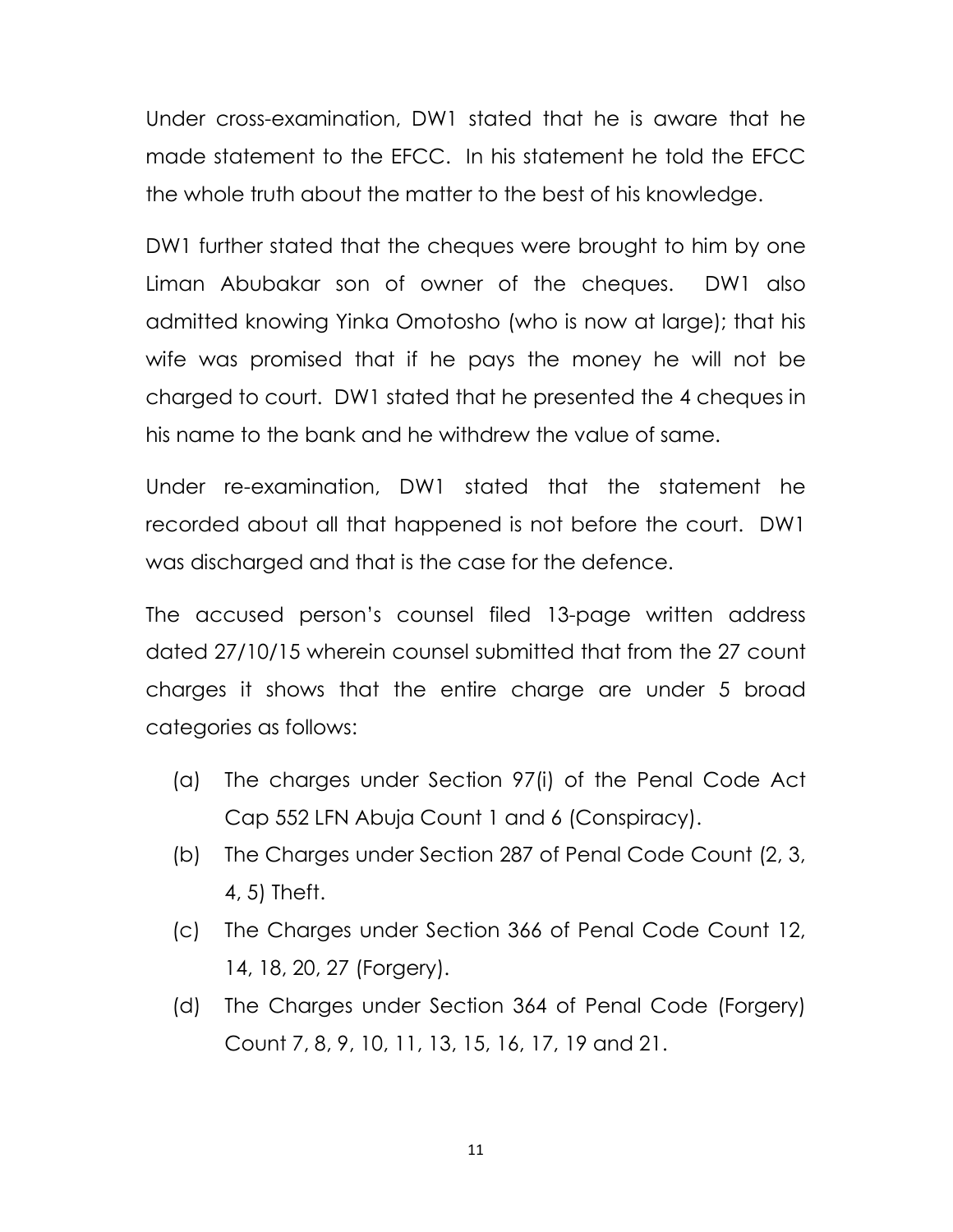- (e) The Charge under Section 8(a) Advance Fee Fraud and Other Related Offence, Decree No. 13 of 1985 as amended by the Tribunal (Certain Consequential Amendment etc) Decree No. 62 of 1999 and punishable under Section 1(3) of same Count 23.
- (f) The Charge under Section 1(a) of Advance Fee Fraud and Other Related Offences Decree No. 13 of 1985 Count 24, 25, 26, 27.

On the charge of conspiracy, it is submitted that there must be an agreement between the parties to commit an illegal act or to perform a legal act illegally for the charge of conspiracy to be proved. See GARBA v C.O.P. (2007) 16 NWLR (Pt 1060) 378 at 405 Para  $A - B$ .

It is submitted that in the instant case, the prosecution did not proffer any evidence to ground or support this ingredient in support of the charge of conspiracy against the first accused person. Since the charge of conspiracy must be grounded with an agreement between two or more persons.

From the entire evidence before the court at no point did any of the witnesses state that there was a collusion between the accused and the 2nd accused (who is at large) to commit the alleged offences. In the circumstances court is urged to discharge and acquit the accused person of all the charges pertaining to Section 97(1) of the Penal Code.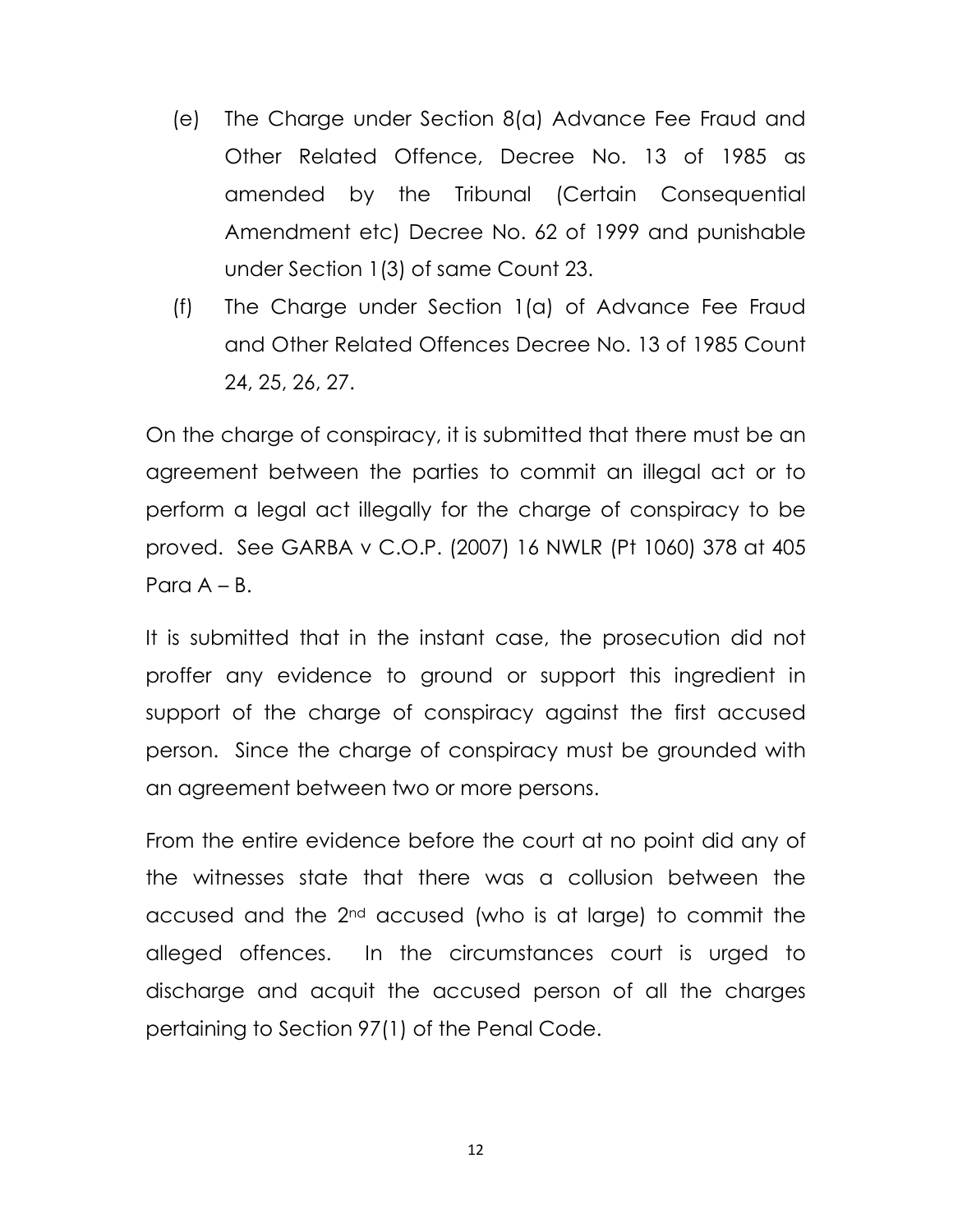With respect to the charges of theft, it is submitted that the prosecution has the onus to prove that the accused had intention to be fraudulent and that the accused actually stole the items.

In the instant case, the cheque books/leafs from the evidence of the prosecution none of the witnesses testified to the fact that the accused person stole the said cheque book or leafs that were used for the various withdrawals rather the evidence points to the fact that upon genuine transactions the accused person, was issued with the cheques and also the necessary mandate to actualize the said payments. Court is referred to the evidence of PW1 to the effect that all procedure was followed when he paid the accused person. Court is urged to discharge and acquit the accused person on Count 2, 3, 4 and 5 of the Charge Sheet. See CHIA v STATE (1996) 6 NWLR Pt 455.

On the charges of forgery, it is the submission that the underlining position of the law in the instant case is that the prosecution must endeavour to show from the evidence of its witnesses that the accused did undertake to forge the documents in this case (the cheque and the confirmation letters).

From the evidence of PW1 and PW2, it is clear that the prosecution has not in any manner placed before the court any piece of evidence to ground the charge of forgery and most importantly the absence of the nominal complainant whose signature is alleged to have been forged is very fatal to the case of the prosecution. See ALAKE v STATE (1993) NWLR (Pt 265) 260 at 270 Para G – H. Court is urged to hold that in line with the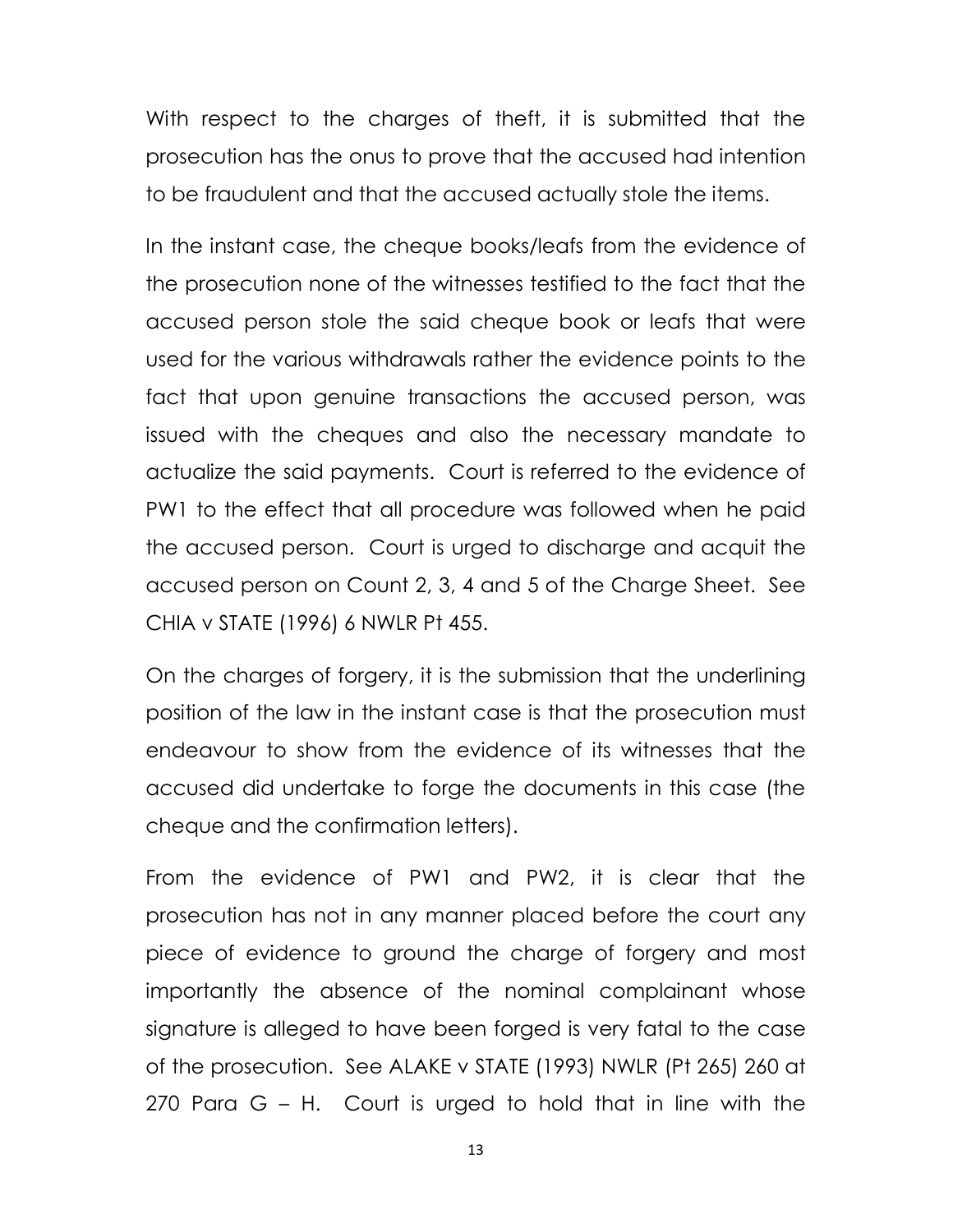provision of the Evidence Act that the evidence of Mohammed Abubakar was not brought because it would not have been favourable to the prosecution's case and as such this has greatly prejudiced the prosecution's case.

On the charge of conspiracy under Section 8(a) of the Advance Fee Fraud and Other Related Offences Decree No. 13 of 1995, it is submitted that the offence requires the same modus of proof as required under the Penal Code and the prosecution has not been able to show any form of conspiracy.

With respect to Count 27, it is the submission that the prosecution has failed to establish and prove the various elements constituting the broad charges.

It is the submission that the Report in Exhibits R, S, T and T1 did not in any way indict the accused, though the said report cannot in law be relied upon and the probative value to be ascribed to the report remains very low.

It is submitted that it would be very wrong to convict an accused person on speculative finding or suspicious because for a conclusion to be grounded it must be based on credible or reasonable inference to be drawn from the totality of evidence including the defence made out by the accused. See AMADI v STATE (1998) 8 NWLR Pt 314 at 644.

It is submitted that proof of any crime must be beyond reasonable doubt. See EDAMINE v STATE (1996) 3 NWLR Pt 438.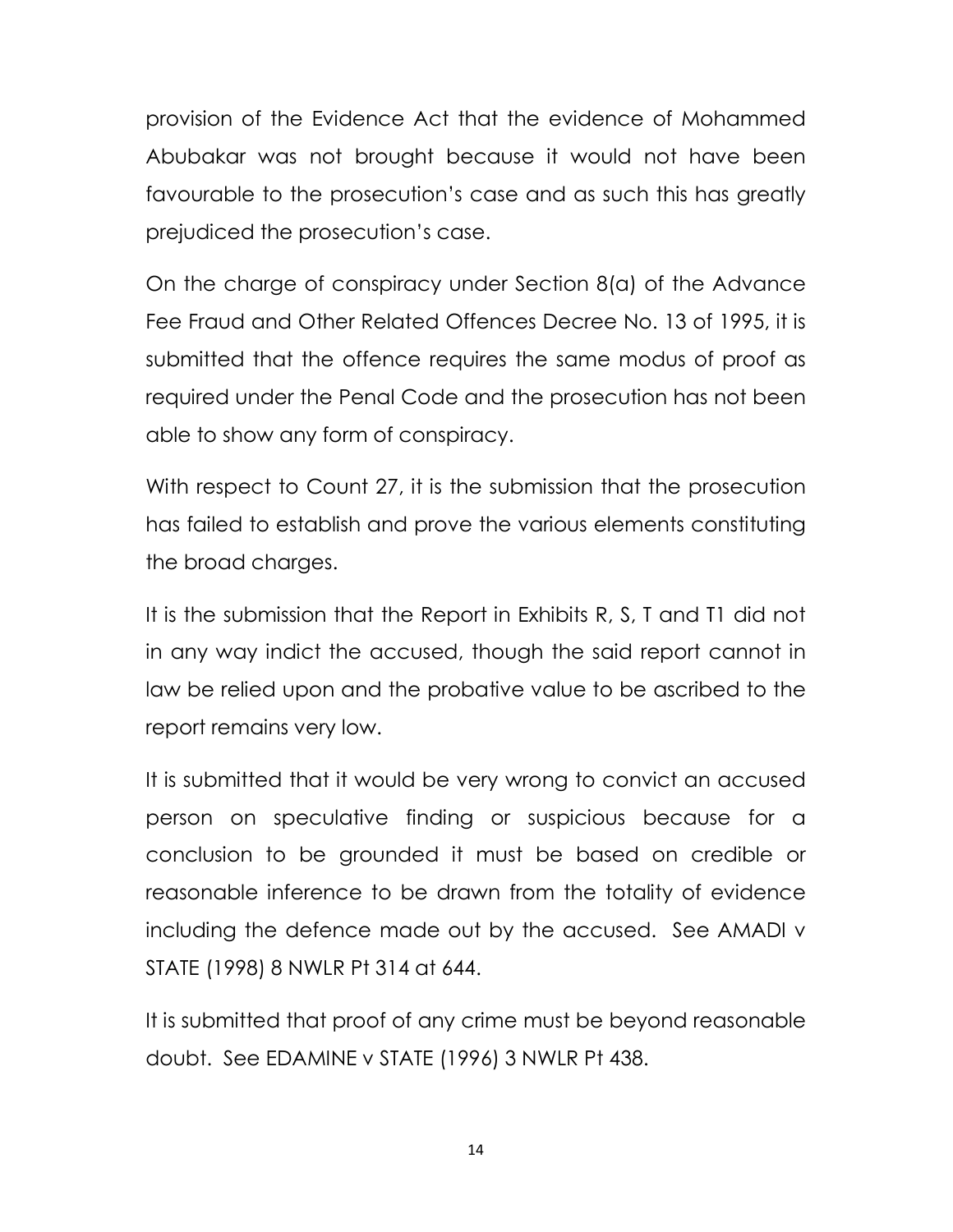It is submitted that the prosecution have failed to prove the offences as charged against the accused person; that justice must be done to both the accused and the prosecution, but most importantly where there is any iota of doubt such doubt must be resolved in favour of the accused p0erson. See case of ALIYU v state (2000) 2 NWLR Pt 644 at 78. Court is urged to discharge and acquit the accused person for lack of proof of all the allegations against him by the prosecution.

The prosecution on its side filed a 37-page final written address dated 6/11/15 wherein counsel formulated an issue for determination, thus:

# "Whether from the quantum of evidence adduced by the prosecution, it could be said it has discharged the burden on it by proving the offences for which the accused is charged beyond reasonable doubt"

On this singular issue, it is the submission that the guilt of an accused person may be proved by:

- (a) The confessional statement of the accused; or
- (b) Circumstantial evidence; or
- (c) Evidence of eye witnesses.

See case of EMEKA v THE STATE (2001) 14 NWLR (Pt 734) 666 at 683.

It is submitted that from the totality of evidence adduced at the trial, the prosecution has proved its case against the accused person as required by law. Court is referred to Section 135(1) of Evidence Act 2011.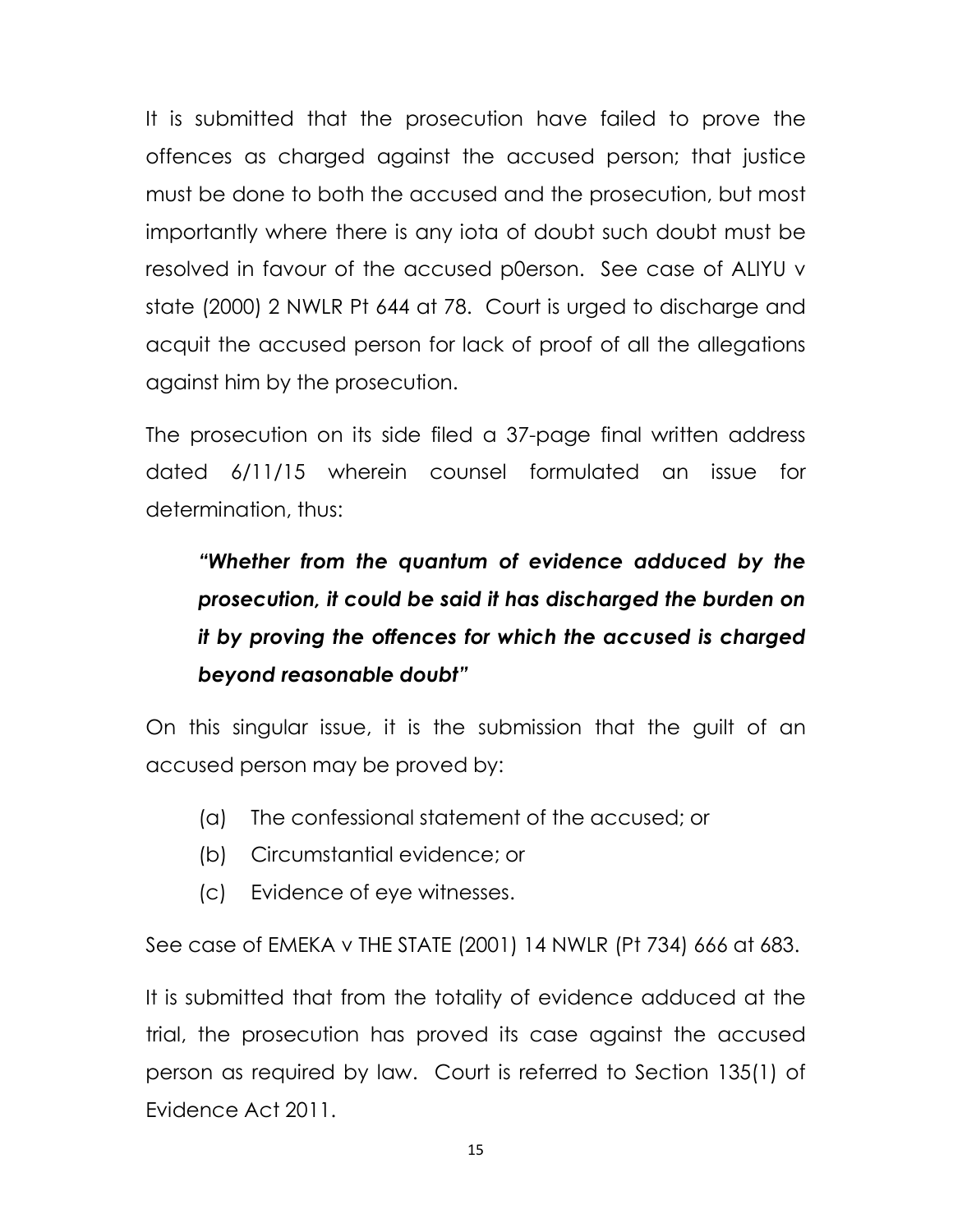It is further submitted that where all the essential ingredients of the offences charged have been proved by the prosecution, as done in this matter, the charge is proved beyond reasonable doubt. See NWATURUOCHA v STATE (2001) 2 NWLR (Pt 697) 397 at 415 – 416.

It is the submission that to prove the offence of conspiracy, the prosecution must establish the following ingredients:

- (a) That there was an agreement between two or more persons.
- (b) That the agreement was to do or cause to do an illegal act.
- (c) Or to do a legal act by illegal means.

In the instant case from the evidence of PW3, PW4, PW5 and Exhibits H1, I, K, L and M, it is clear that there was an agreement between the accused person and one Ojeyinka Omotosho (now at large) to do an illegal act that is to commit the offences the accused person is being charged.

It is trite law that a free and voluntary confession by an accused person is sufficient to ground a conviction. See EMEKA v STATE (2001) 14 NWLR (Pt 734) 666 at 682 Paras E – F.

In the instant case the confessional statement of the accused are corroborated by Exhibits I and M the statement of the coconspirator. Court is urged to hold that the prosecution has proved its case against the accused person with the offence in Counts 1, 6 and 23 dealing with conspiracy. For the charges for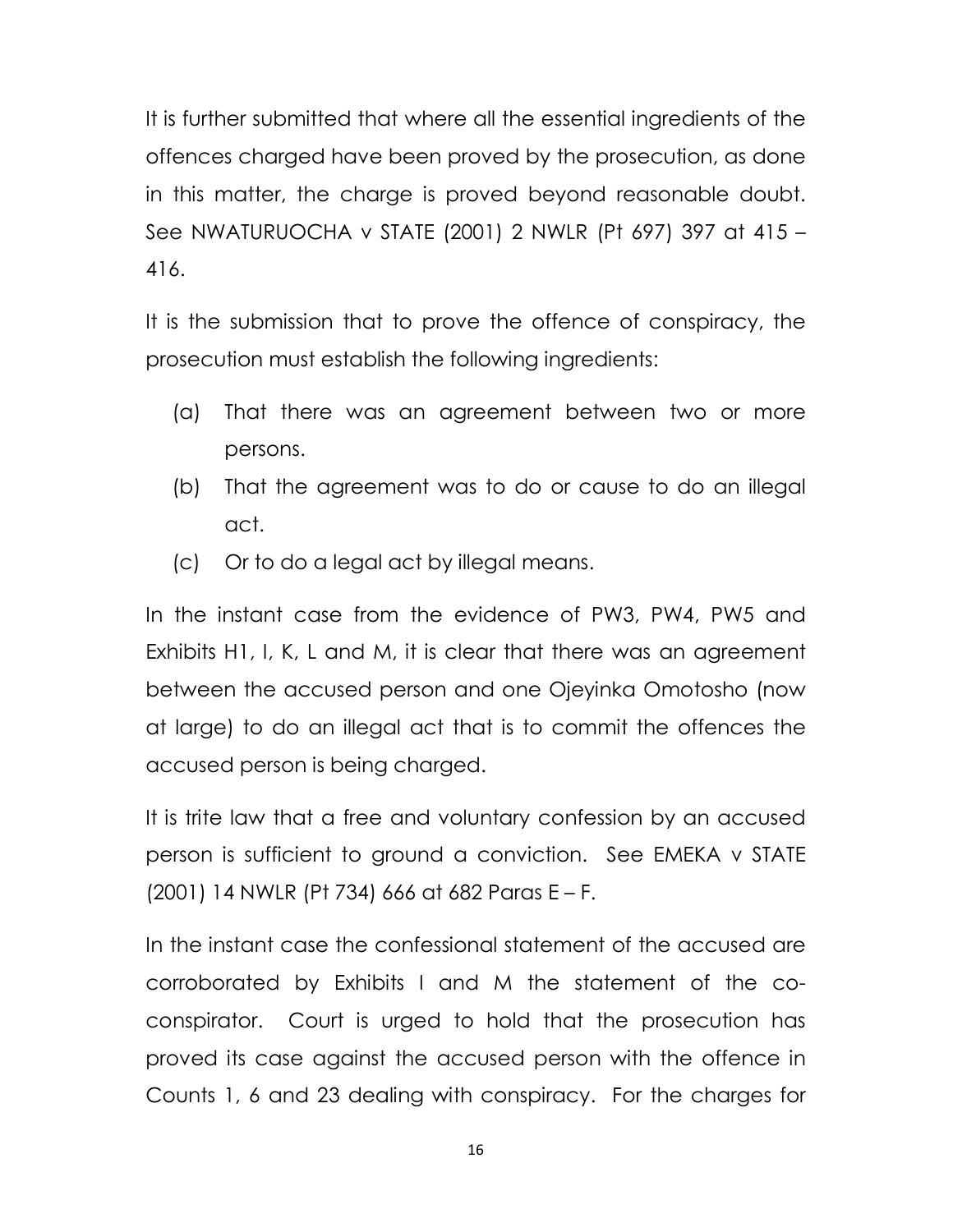theft, it is the submission that to prove the offence of theft the prosecution is expected to prove the following ingredients:

- 1. Intention of the accused person to take the movable property.
- 2. The moving of the property being dishonest; and
- 3. Absence of consent at the time of moving the property.

See MOHAMMED v STATE (2000) 12 NWLR (Pt 682) 596 at 603 – 604 Para  $G - A$ .

In the instant case, it is in evidence that Exhibit A, B, C and G being the property stolen were moved dishonestly by the accused with his co-conspirators now at large without the consent of Mohammed Abubakar (the owner).

It is also in evidence that the intention of taking the said Exhibits A, B, C and G was to deprive the owner of the value of the said property; this intention was manifestly carried out on the 3rd, 6th, 7th and 17<sup>th</sup> Days of March, 2006 where the owner of Exhibits A, B, C and G was deprived of the value therein.

It is further submitted that from the accused extra judicial statements and that of his co-conspirators admitted in evidence as Exhibit H1, I, K, L and M detailing what the accused did is a confession to the crime of theft. See NWACHUKWU v STATE (2008) 3 NCC 100 at 135.

From the foregoing, it is submitted that the prosecution has proved its case against the accused person as regards Counts 2, 3, 4 and 5 dealing with the offence of theft.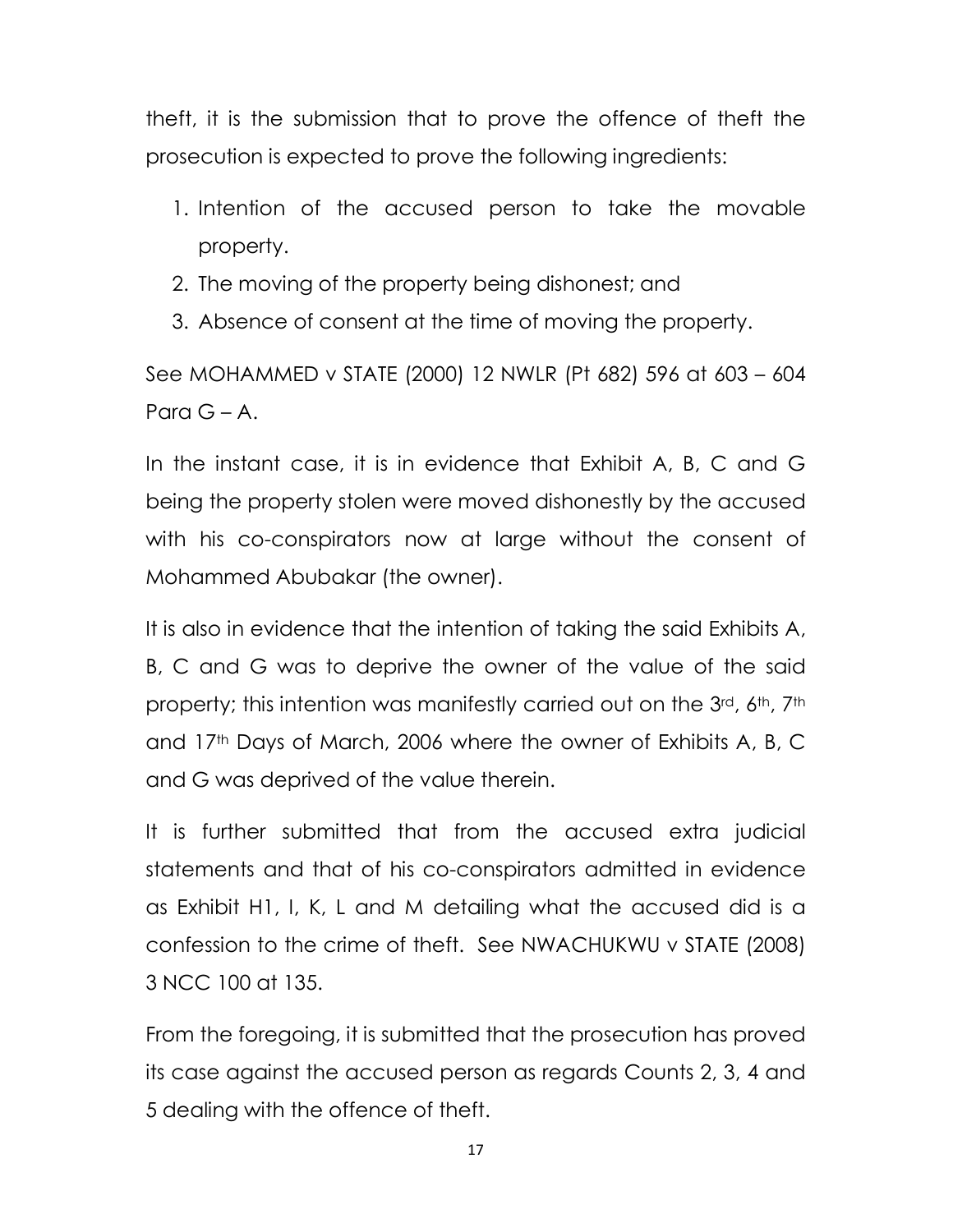On the counts of forgery and using as genuine forged documents, it is the submission that the offence of forgery can be committed when a person is said to make a false document. To prove the offence of forgery, the prosecution must establish the following:

- (a) That there is a document or writing
- (b) That the document or writing is forged
- (c) That the forgery is by the accused person
- (d) That the accused person knows that the document or writing is false.
- (e) That he intends the forged document to be acted upon to the prejudice of the victim in the belief that it is genuine.

See AMADI v FRN (2008) 18 NWLR (Pt 1119) 259 at 277 – 278 Paras  $H - B$ .

It is submitted that the document in issue are Exhibits A, B, C and G and also Exhibits D and F were not written and signed by Mohammed Abubakar the Account holder, but they were written and signed by one Ojeyinka Omotosho (now at large). Court is referred to Exhibit Q the confessional statement of Ojeyinka Omotosho which is to the effect that he wrote the said forged documents. Court is urged to hold that the prosecution has proved and established a prima facie case against the accused person in respect of the counts of forgery and therefore the accused be convicted. See the case of AGWUNA v A.G. OF THE FED (1995) NWLR 9Pt 396) 418 at 438 Para G – H.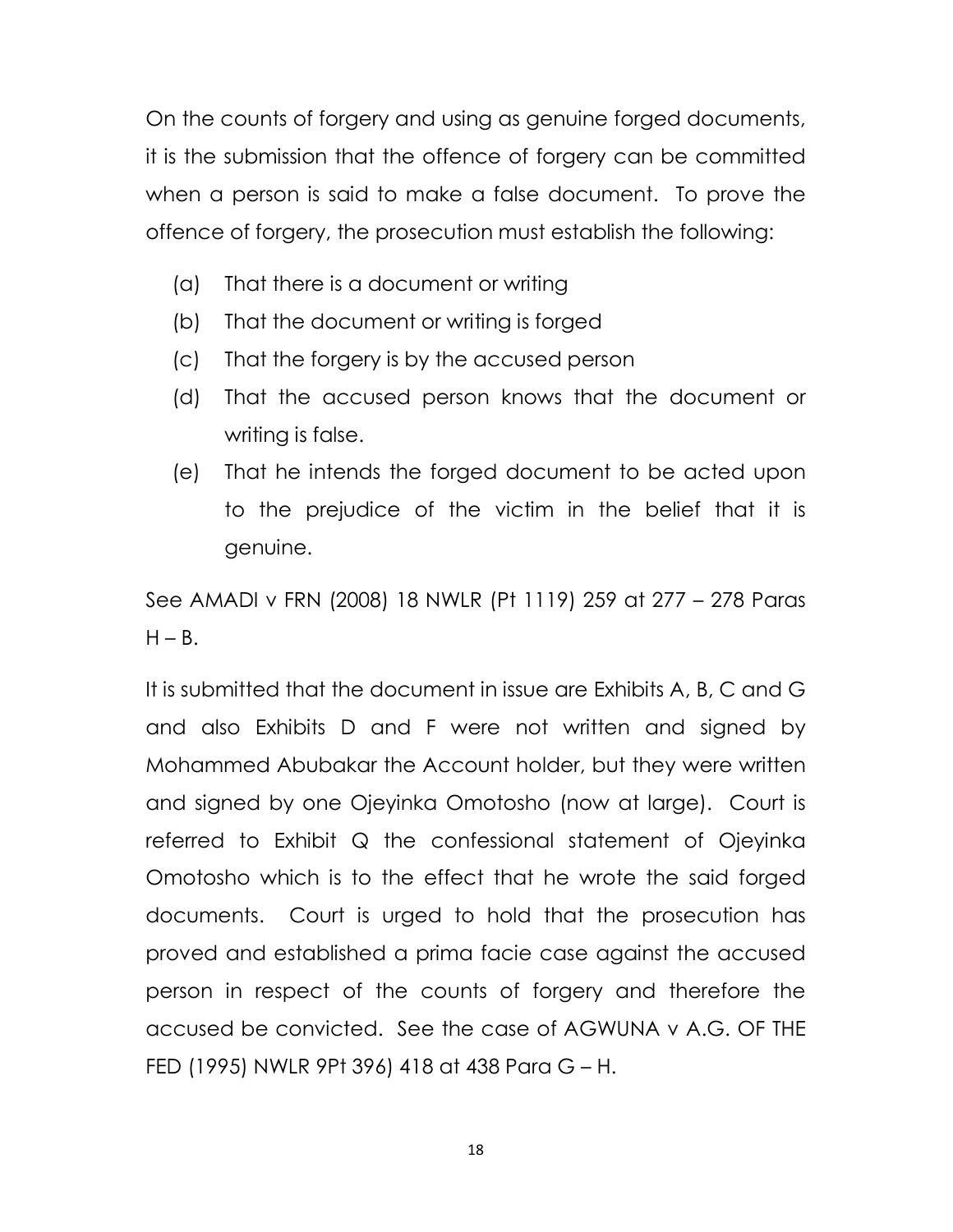With respect to Counts 24, 25, 26 and 27 which is the offences under the Advance Free Fraud and Other Fraud Related Offences, the prosecution must establish the following ingredients:

- 1. That there was a false pretence made by the accused person.
- 2. That the accused person obtained property as a result of the false pretence from the said person.
- 3. That the accused did same with intent to defraud.

See IJUAKA v C.O.P. (1976) 6 SC 99; R v JOHN JAMES SULLIVAN 30 CR APP, R 132.

It is submitted that there is evidence before this court that the accused person presented Exhibit A, B, C, G, D, E and F to the Bank on the false pretence that the said Exhibits were made or written, signed and issued by Mohammed Abubakar the account holder or owner, knowing very well that it is not true. Court is referred to the confessional statement of the accused person, where the accused admitted that the writing and signature on the cheques and confirmation letters were that of Ojeyinka Omotosho (now at large) but not that of Mohammed Abubakar the account owner.

It is also in evidence that the accused obtained by false pretence from United Bank for Africa Plc the sum of N1,450,000.00 which was paid to him in four instalments having presented Exhibits A, B, C, D, E, F and G to the bank on the pretence that the said Exhibits were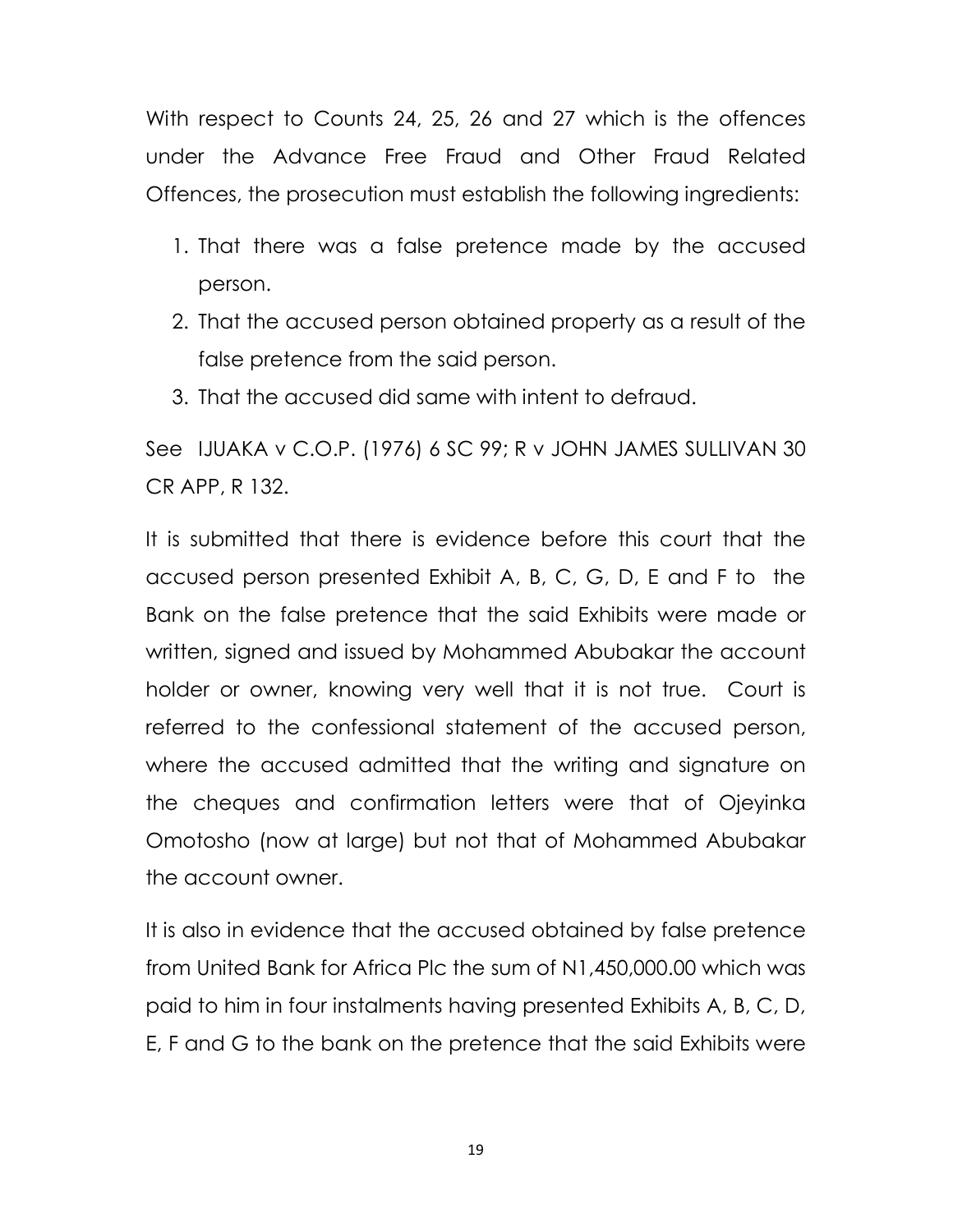issued to him by Mohammed Abubakar the account owner which he knew is false.

Submitted that the statement of the accused person to the EFCC i.e. Exhibits H1, K, L, N, O and P are confessional and consequently sufficient to convict the accused person. See SOLOLA v STATE (2005) All FWLR (Pt 269) 1751 at 1782.

It is submitted that from the evidence before the court, the prosecution has discharged the burden placed on it by proving all the counts beyond any reasonable doubt and therefore urged the court to convict the accused accordingly.

I have carefully considered the processes filed, the evidence of witnesses and the submission of learned counsels on both sides, I do agree with learned counsel for the prosecution that the sole issue that is due for determination is whether from the evidence adduced by the prosecution, it could be said it has discharged the burden on it by proving the offences for which the accused is charged beyond reasonable doubt.

It is trite law that the standard of proof in a criminal trial is proof beyond reasonable doubt; this means that it is not enough for the prosecution to suspect a person of having committed a criminal offence; there must be evidence, which identified the person accused with the offence, and that it was his act, which caused the offence. See AIGBADION v STATE (2000) 4 SC 9Pt 1) 1 at 15.

Looking at the 27 count charges, it will be appropriate to categorize same as follows: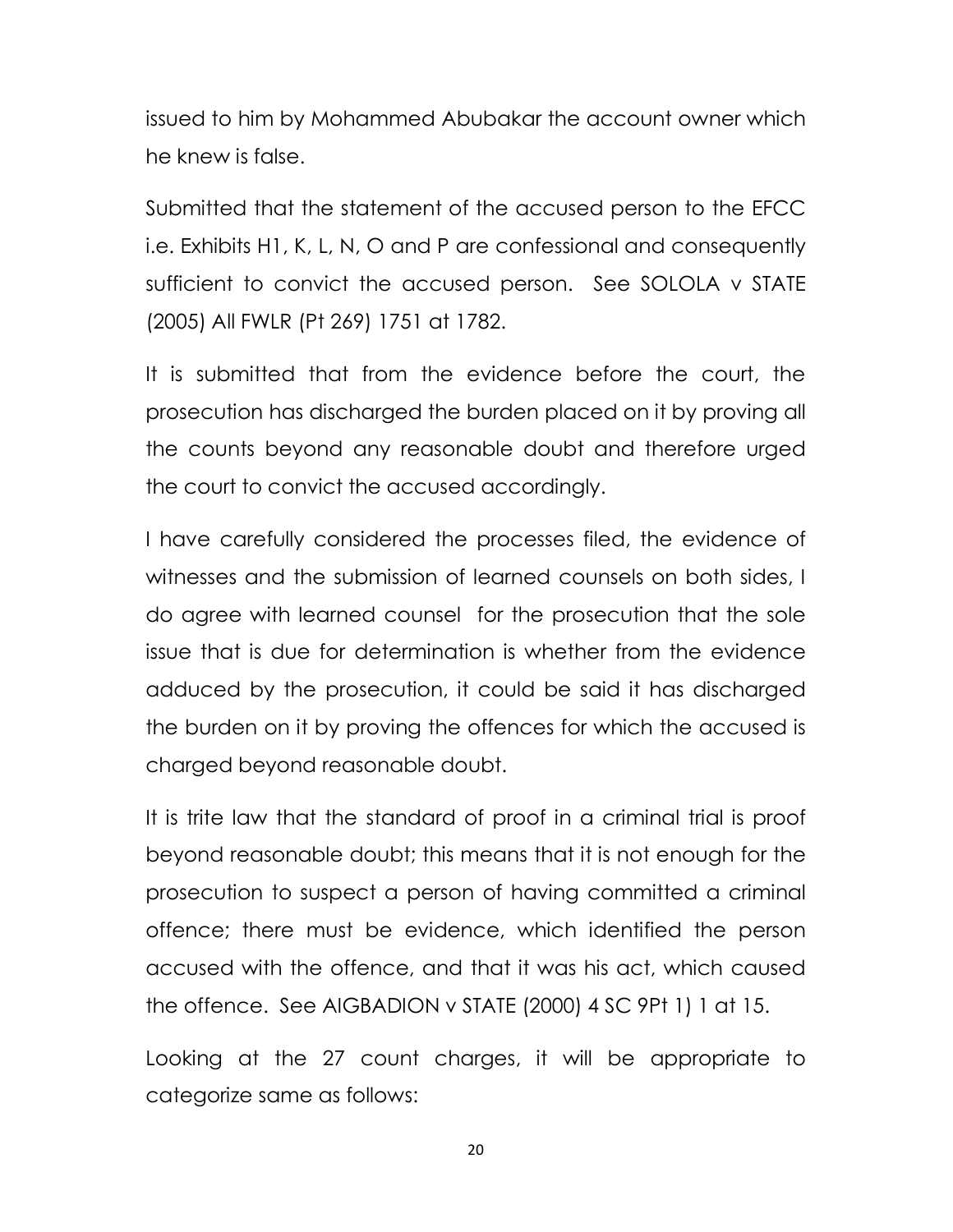- (a) The charges under Section 97(i) of the Penal Code on Counts 1 and 6 (conspiracy).
- (b) The charges under Section 287 of Penal Code on Counts 2, 3, 4 and 5 (theft).
- (c) The charges under Section 366 of Penal Code on Counts 12, 14, 18, 20 and 22 (forgery).
- (d) The Charges under Section 364 of Penal Code on Counts 7, 8, 9, 10, 11, 13, 15, 16, 17, 19 and 21 (forgery)
- (e) The charges under Section 8(a) of the Advance Fee Fraud and Other Related Offences (conspiracy).
- (f) The charges under Section 1(a) of the Advance Fee Fraud and Other Related Offences Counts 24, 25, 26 and 27 (fraud).

Now on the charges of conspiracy, the prosecution must establish the following ingredients:

- 1. That there was an agreement between two or more persons.
- 2. That the agreement was to do or cause to do an illegal act; or
- 3. To do a legal act by illegal means.

A cursory look at the evidence of PW3, PW4 and PW5 and further Exhibits H1, I, K, L and M show clearly that there was an agreement between the accused person and one Ojeyinka Omotosho (now at large) to do an illegal act.

In the confessional statement of the accused dated 3/11/2006, admitted as Exhibit H1, the accused stated thus: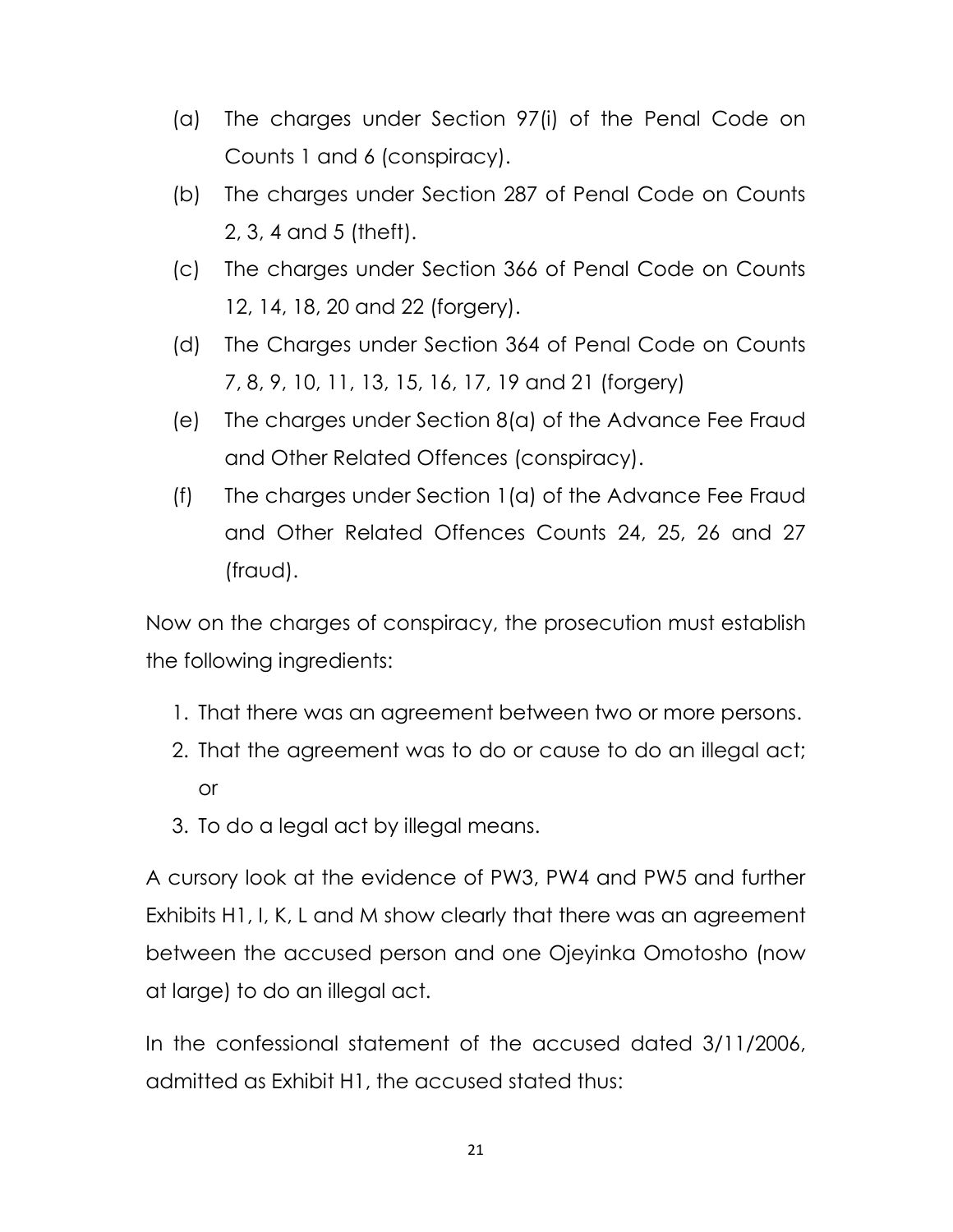"...All this cheque was brought by Liman Abubakar the son to the account holder, and the four cheques and confirmation letters were written and signed by Yinka"

The accused went further to state in Exhibit K dated 6/11/2006 as follows:

"... the UBA cheque dated 03/06/06 with Serial No. 10814006 in the value of N90,000.00 in favour of Tunde Oreniga was given to me by Yinka Omotosho and I received N15,000.00 Naira only. It has been written and signed by him. I only cashed the money from bank and delivered the money to Yinka Omotosho. The UBA cheque dated 06/03/06 with Serial No. 10814007 in the value of N350,000.00 in favour of Tunde Oreniga with confirmation letter dated 06/03/06 addressed to the Branch Manager, Garki Main Branch was also given to me by Yinka Omotosho which I cashed the money from bank and was given N105,000.00 naira only and the rest with Yinka Omotosho".

The accused went further to state in the six last lines of Exhibit L dated 7/11/2006 as follows:

## "...I do tell Yinka the amount to write in the cheque after we both agreed on the figure before writing"

Moreso, in Exhibit M dated 9/11/2006 the co-conspirator Ojeyinka Omotosho (now at large) stated thus:

"...I wish to add that on any cheque that Liman brings to me blank, I always consult Tunde on any amount to write on the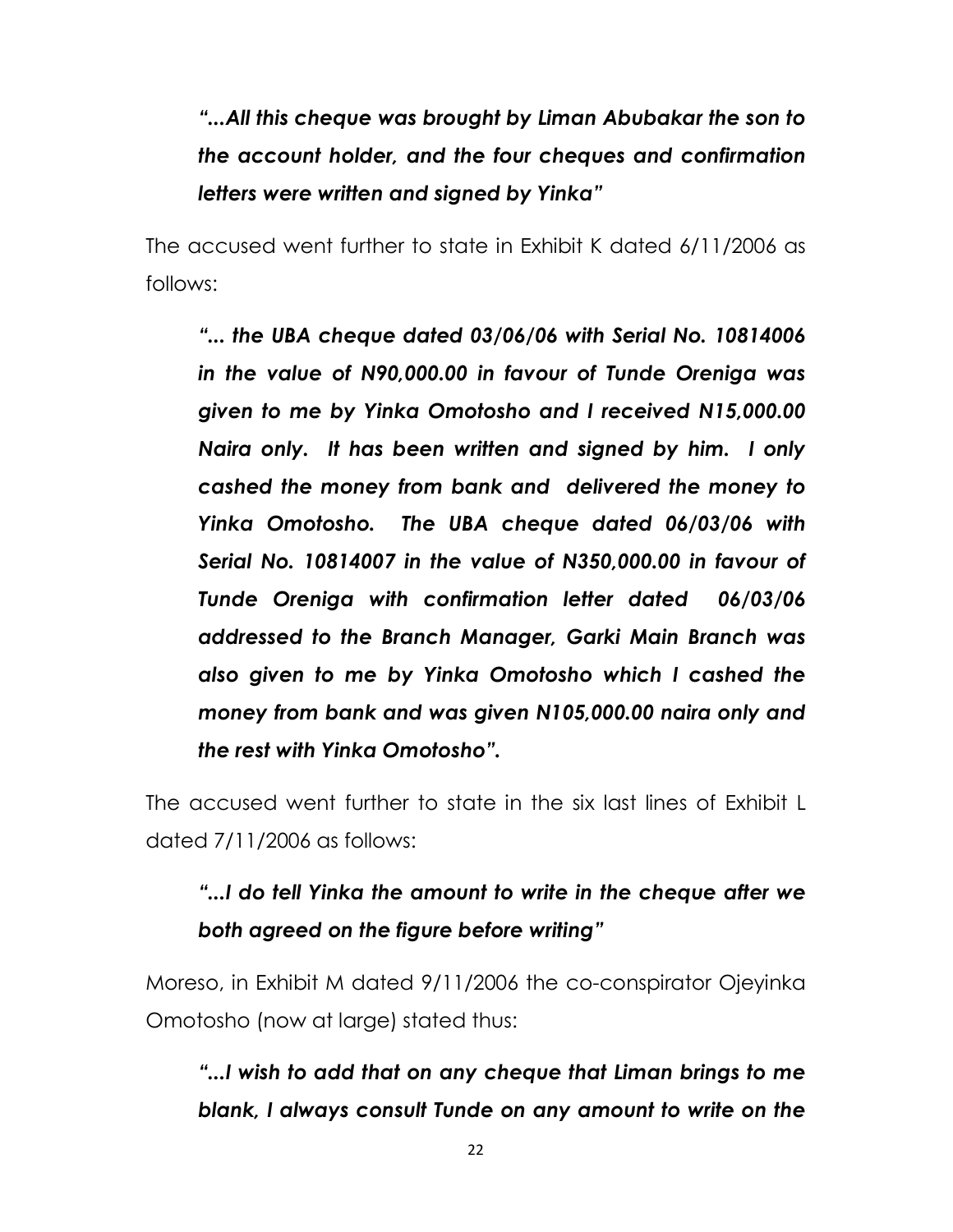blank cheque... so I therefore want to state that any blank cheque Liman brought to me, I seek Tunde's consent on the amount to write on the cheque because he goes to the bank to withdraw the cheques"

It is very clear from the above that Exhibit M corroborated Exhibits H1, K and L.

In the light of the above, I am of the considered view that there was an agreement between the accused Ojeyinka Omotosho and others to commit the offence of conspiracy.

It is instructive to state that the piece of evidence with respect to the exhibits was not disputed nor discredited during crossexamination of PW3, PW4 and PW5.

Accordingly, I hold that the prosecution have been able to proffer credible evidence to warrant the accused person's conviction on the counts charge of conspiracy.

Now with respect to Counts 2, 3, 4 and 5 on theft. To prove the offence of theft, the prosecution is expected to prove the following ingredients:

- (i) Intention to be fraudulent
- (ii) The moving of the property
- (iii) Absence of consent at the time of moving the property.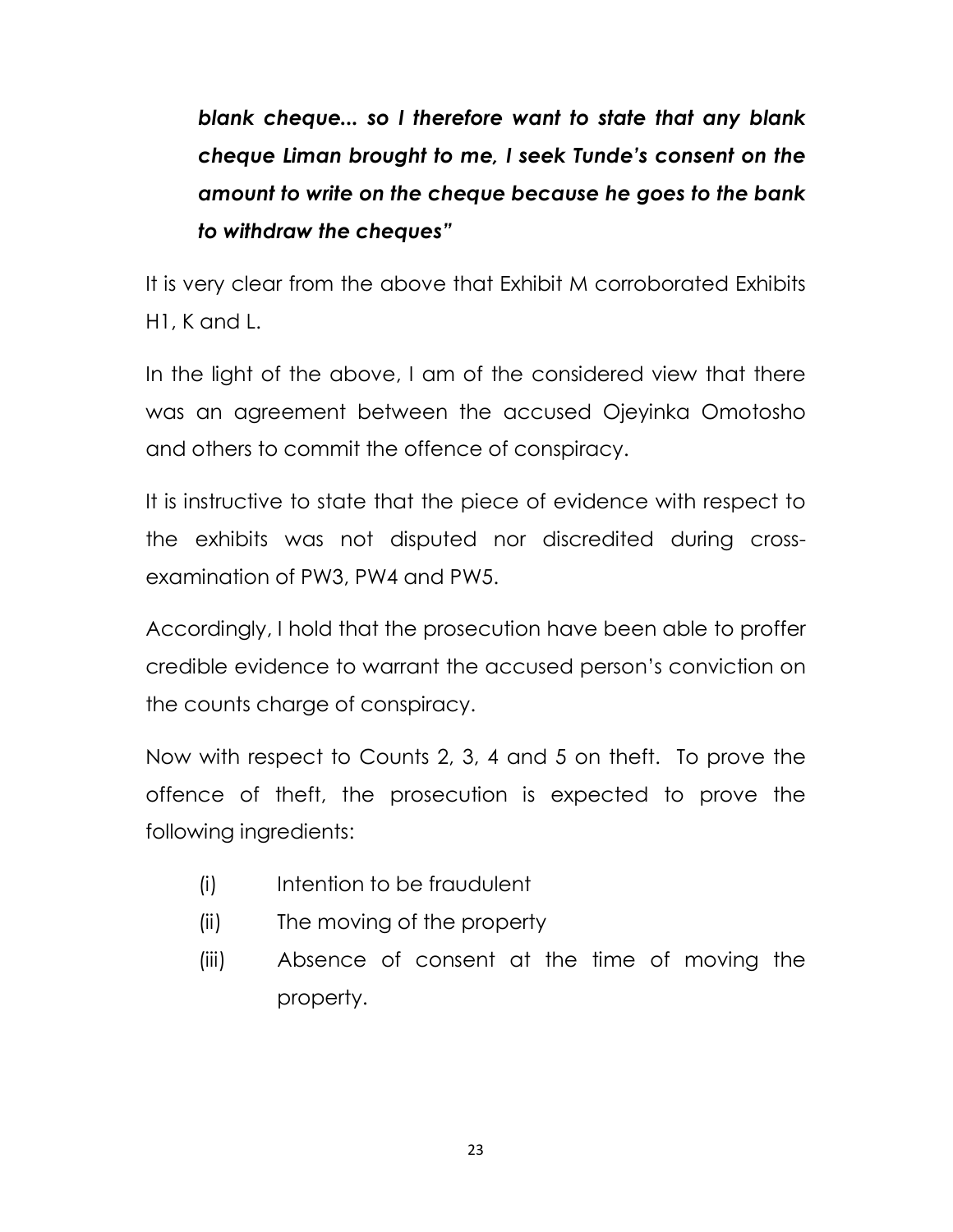From the evidence of the prosecution none of the witnesses testified to the fact that the accused person stole the said cheque book or leafs that were used for the various withdrawals.

In fact in Exhibit H1 the accused stated, thus:

## "All this cheque was brought by Liman Abubakar the son to the account holder"

And in Exhibit I a co-conspirator Ojeyinka Omotosho (now at large) stated as follows:

## "...I wish to state that Liman Mohammed is a boy who lives in the same Area 1 with me. He brought the following UBA Cheques to me on the 2nd Day of March 2006.."

From the above, it is clear that the evidence of Liman Abubakar become very material to this matter. I find it difficult to come to term on why the said Liman Abubakar was never arrested by the EFCC nor was he called to testify in this matter.

It is also instructive to point out here that even the nominal complainant whose cheque was allegedly stolen was not even call as a witness in this matter.

I hold the strong view that the only person who was in a position to show that the said cheques were stolen was the nominal complainant, the owner of the cheques. Therefore failure to call Mohammed N. Abubakar is fatal to the case of the prosecution and I find it difficult to convict the accused person on counts 2, 3,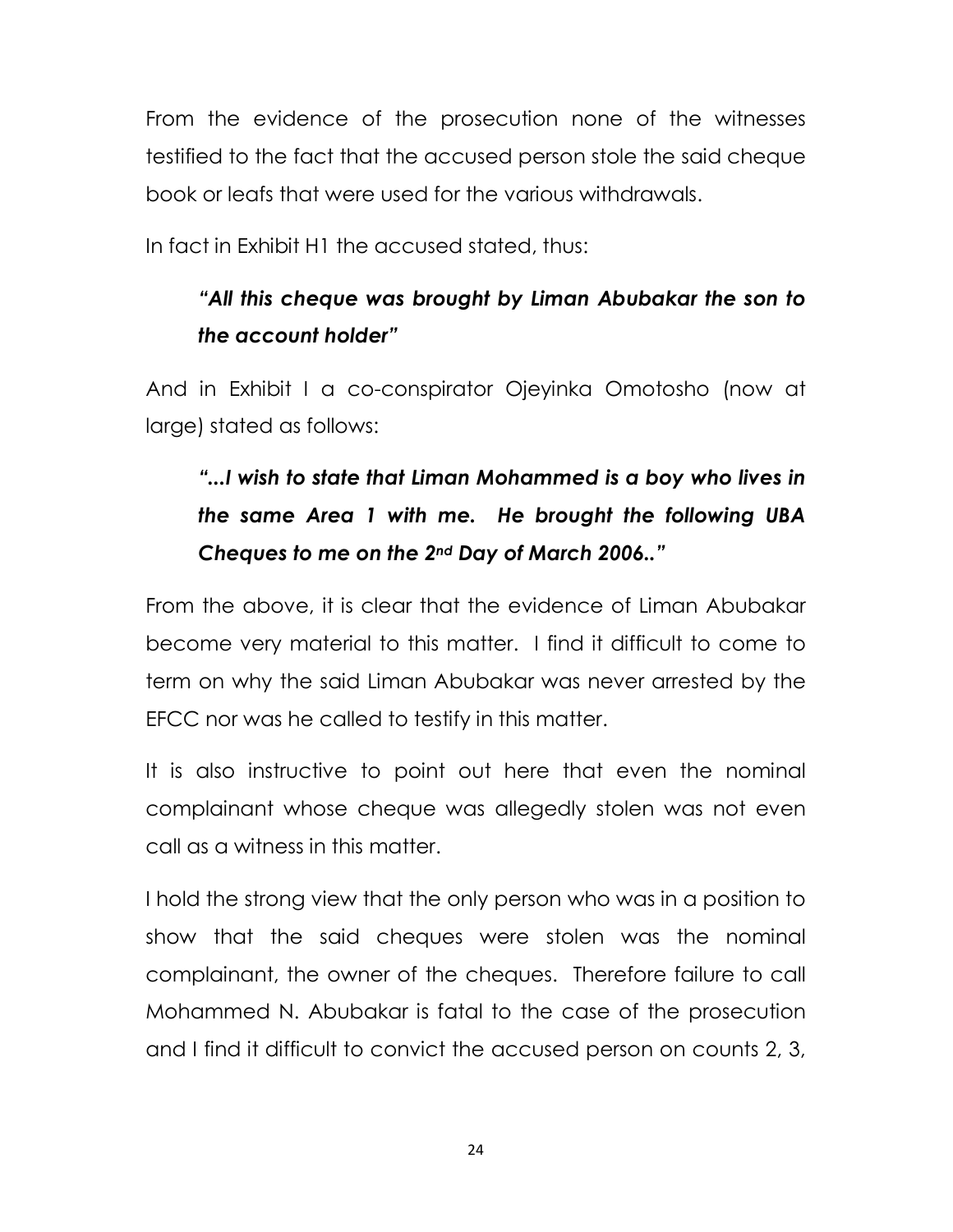4 and 5. The accused person is accordingly discharged and acquitted on the above counts boarding on theft.

With respect to counts 7, 8, 9, 10, 11, 12, 13, 14, 15, 16, 17, 18, 19, 20, 21 and 22 boarding on forgery the prosecution must establish the following ingredients:

- (a) That there is a document or writing
- (b) That the document or writing is forged
- (c) That the forgery is by the accused person
- (d) That the accused person knows that the document or writing is false.
- (e) That he intends the forged document to be acted upon to the prejudice of the victim in the belief that it is genuine.

In GARBA v C.O.P. (Supra) the court held that forgery is an act of fraudulently making a false document or altering a real document to be used as if genuine.

In the instant case, for the prosecution to secure a conviction, the prosecution must endeavour to show from the evidence of its witnesses that the accused person did undertake to forge the documents in this case (the cheque and the confirmation letters).

It is in evidence that Exhibits A, B, C and G the documents purportedly forged were written and signed by one Ojeyinka Omotosho (now at large).

Also the evidence of the accused person DW1 was very clear as to how he came about the said cheques. Having stated that, the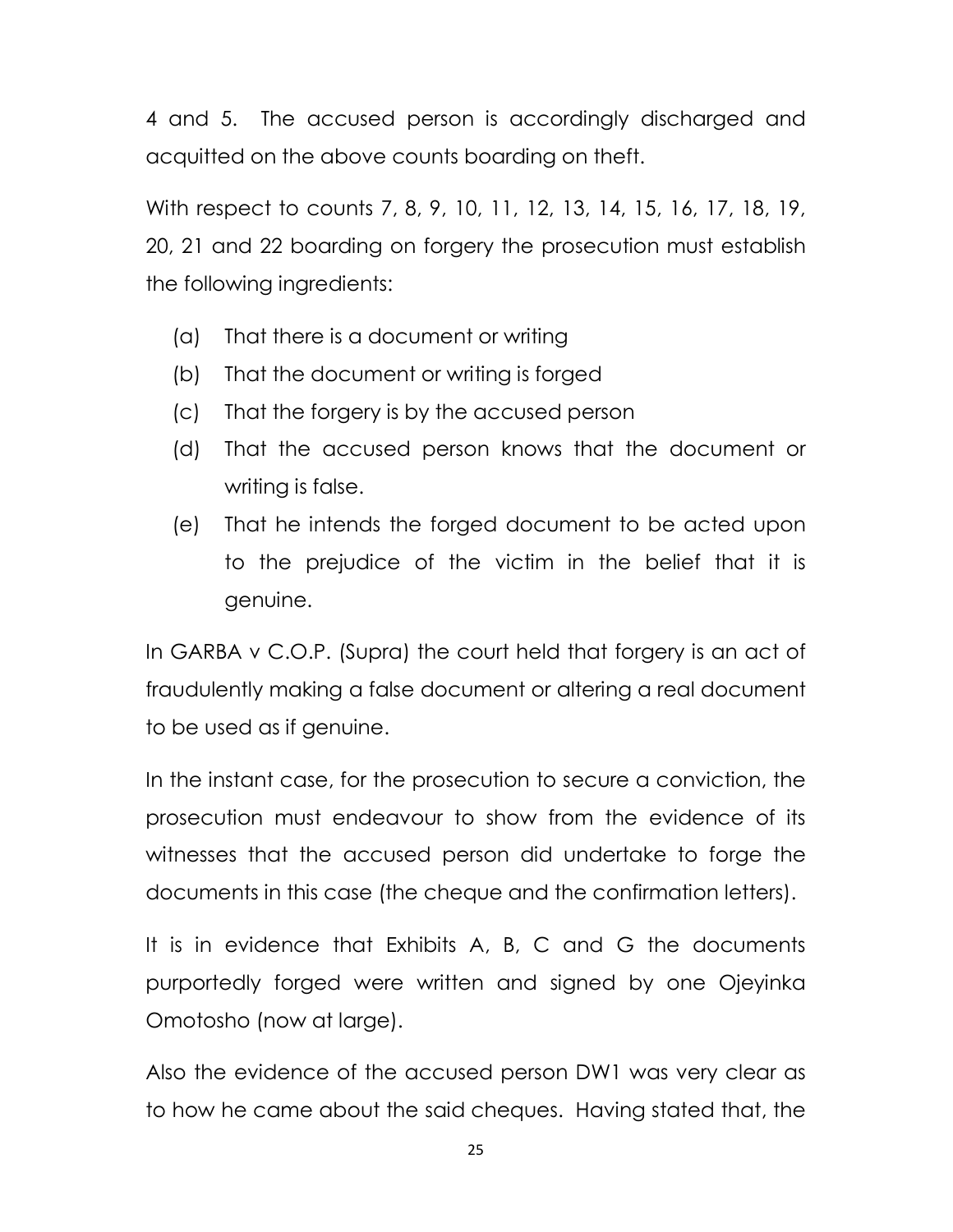cheques came from Mohammed Liman the son of the nominal complainant. This piece of evidence was not denied nor controverted by the prosecution.

As stated earlier, it is surprising that the said Mohammed Liman was never called in by the prosecution. The law is clear that while it is not necessary for the prosecution to call every available witness but it is vital and incumbent on the prosecution to call particular witness whose evidence is material for the resolution of vital issues as in the instant case. See OGUNZEE v STATE (1998) 5 NWLR Pt 551 at 521.

It is also trite law that on a charge of forgery, it is essential for the prosecution to prove that the accused person forged the document in question. In order to make out a prima facie case, the prosecution needs to call a hand-writing analyst to show that the handwriting of the person who is alleged to have forged the document is the same as the one on the forged document where the supposed alteration was made. Furthermore, the person whose handwriting is forged is a material witness; thus, the failure of the prosecution to call a handwriting analyst and the person or persons whose writings were mutilated and changed as witnesses is fatal to its case. See the Supreme Court case of ALAKE v STATE (1992) 9 NWLR 9Pt 265) 260 at 270.

In the instant case, the prosecution failed to call an handwriting analyst and Mohammed N. Abubakar whose signature was purportedly forged. It should be of note that the prosecution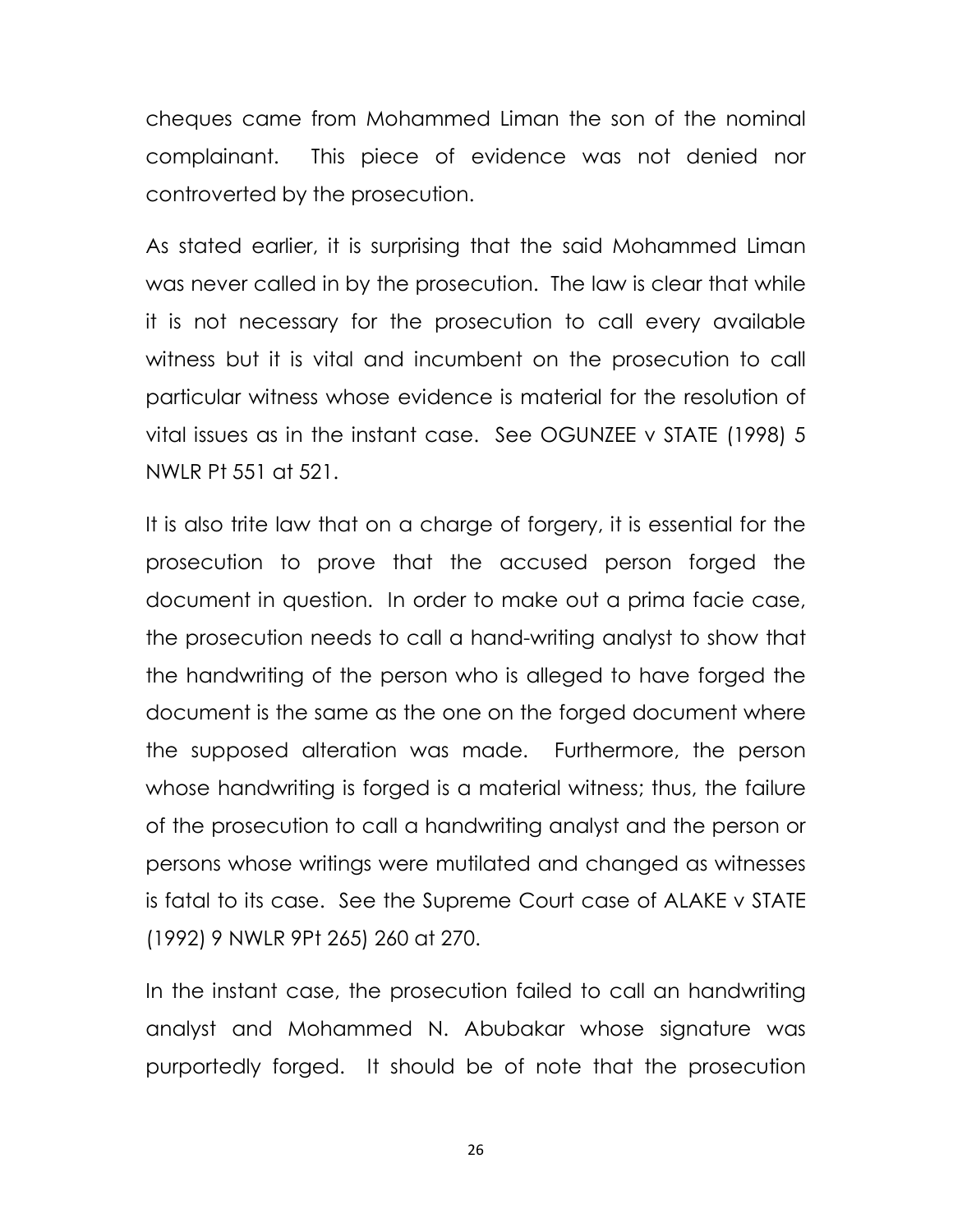called Ejeh Ochechi (PW5) who was used to tender Document Examination and Comparison Result.

Under cross-examination, the PW5 admitted that he did not posses any qualification in forensic science and he cannot explain the analysis in forensic regard (Exhibit R). Accordingly I hold that the PW5 is not competent to testify as handwriting analyst.

It is also not in doubt that Mohammed N. Abubakar was not called as a witness in this matter.

In the light of the above I am of the considered view that the counts on charges of forgery must fail, the prosecution having failed to adduce credible evidence to ground a conviction against the accused person. Accordingly, the accused person is discharged and acquitted on Counts 7, 8, 9, 10, 11, 12, 13, 14, 15, 16, 17, 18, 19, 20, 21 and 22 bordering on forgery.

With respect to Counts 24, 25, 26 and 27 on intent to defraud by false pretence, for the prosecution to ground a conviction, it must establish the following ingredients:

- 1. That there was a false pretence made by the accused persons.
- 2. That the accused person obtained property as a result of the false pretence from the said person.
- 3. That the accused did same with intent to defraud.

From the content of the charges, the question that comes to mind is accused person ever represented himself to be one Alhaji Mohammed N. Abubakar?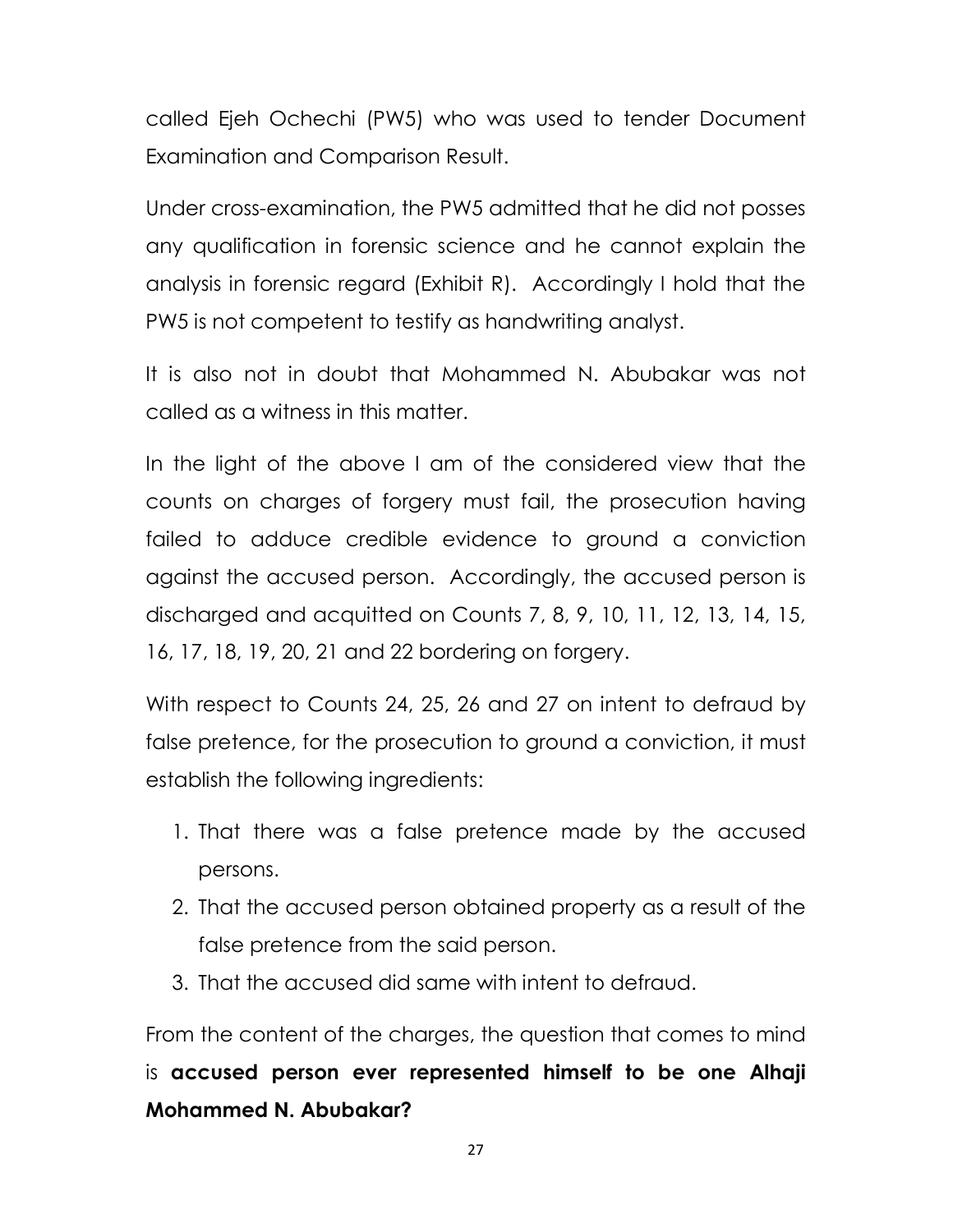There is evidence before this court that the accused person presented Exhibits A, B, C, G, D, E and F to the bank that is United Bank for Africa Plc on the false pretence that the said Exhibits were made or written, signed and issued by Mohammed Abubakar the account holder or owner, knowing very well that it is not true. In Exhibits H1, K and L the accused person admitted that the writing and signature on Exhibit A, B, C, D, E, G and F were that of Ojeyinka Omotosho (now at large) but not that of Mohammed Abubakar the account owner. The accused further stated in Exhibit H1, K and L that Exhibits A, B, C, D, E, F and G were written and signed by Ojeyinka Omotosho and given to him which he presented to the bank for payment.

It is also in evidence that upon the cashing of the money as reflected in Exhibits A, B, C and G shared the proceeds or money with one Ojeyinka Omotosho (now at large). See Exhibits H1, I, K, L and M. Also the evidence of PW3, PW4 and PW5, this evidence was neither discredited nor controverted by the defence.

In the light of all stated above, I am of the considered view that the prosecution has proffer credible evidence to convict the accused person on Counts 24, 25, 26 and 27, I so hold.

In conclusion, I hold the firm view that the prosecution have failed to discharge the burden placed on it by proving its case beyond reasonable doubt on the following count charges, Counts 2, 3, 4 and 5 (on theft), Counts 7, 8, 9, 10, 11, 12, 13, 14, 15, 16, 17, 18, 19, 20, 21 and 22 (on forgery). Accordingly the accused is discharged and acquitted on these counts.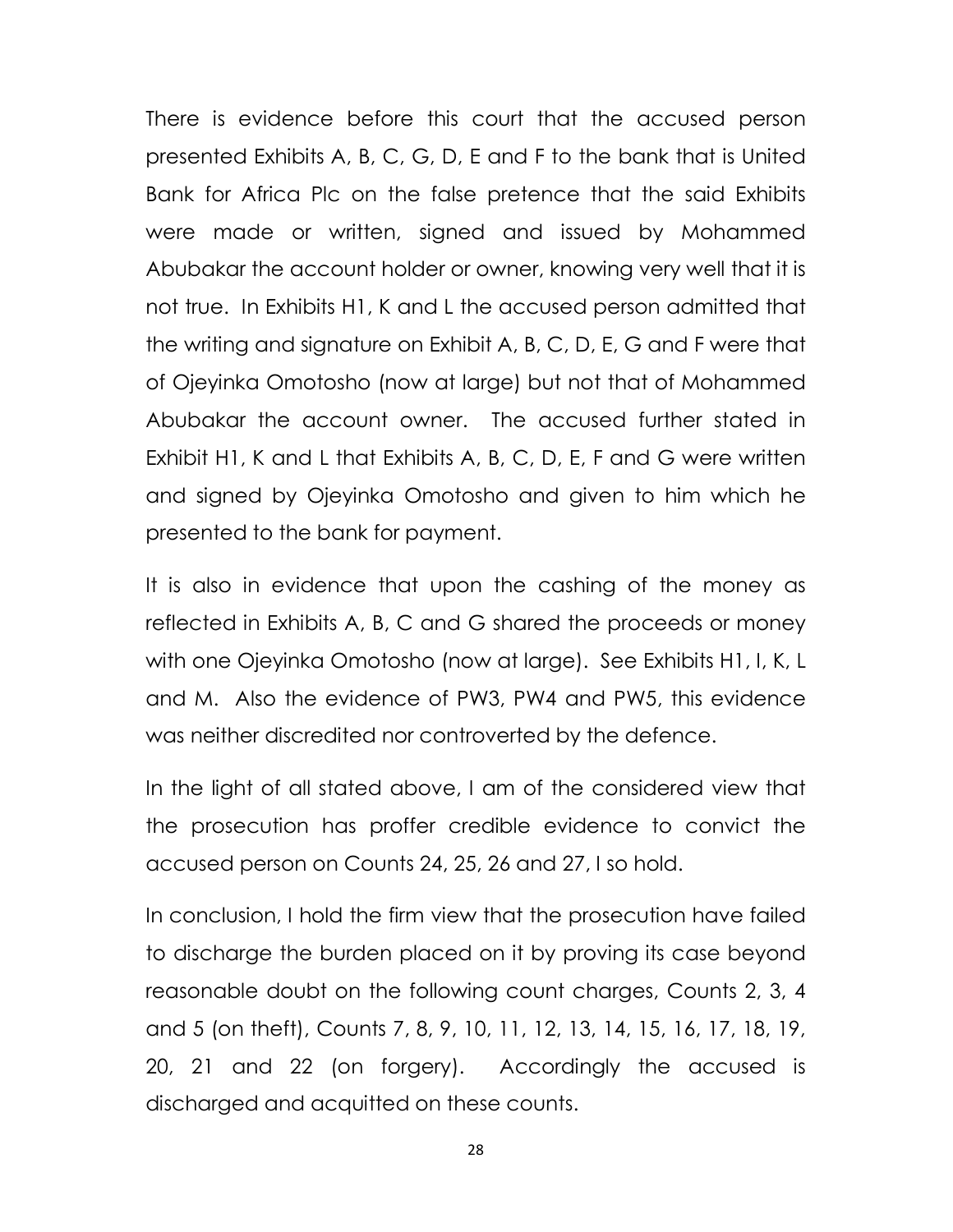On the other hand, I hold the considered view that the prosecution has discharged the burden placed on it by proving its case beyond reasonable doubt with respect to Counts 1, 6 and 23 (on conspiracy). Counts 24, 25, 26 and 27 (on intent to defraud and obtaining by false pretence). Accordingly, the accused person Tunde Oreniga) is hereby find guilty on these count charges.

### (Sgd) JUSTICE SALISU GARBA (PRESIDING JUDGE) 29/01/2016

Defendant's Counsel – At this junction we submit that the accused person is a first offender; the accused person is a reliable person who has a very good business.

In the cause of this trial the accused has lost his mother and his wife has abandoned him.

In the light of this, we pray the court to temper justice with mercy. Prosecution's Counsel – To the best of my knowledge there is no report of previous conviction. I urge the court to consider Section 11 of Advance Fee Fraud Act for restitution.

Court – After listening carefully to the submission of the learned Defence Counsel praying the court to temper justice with mercy in sentencing the accused person as he is a family man, this court will be lenient with the accused in sentencing him considering the fact that he is a first offender and a young man who should be giving another chance in life.